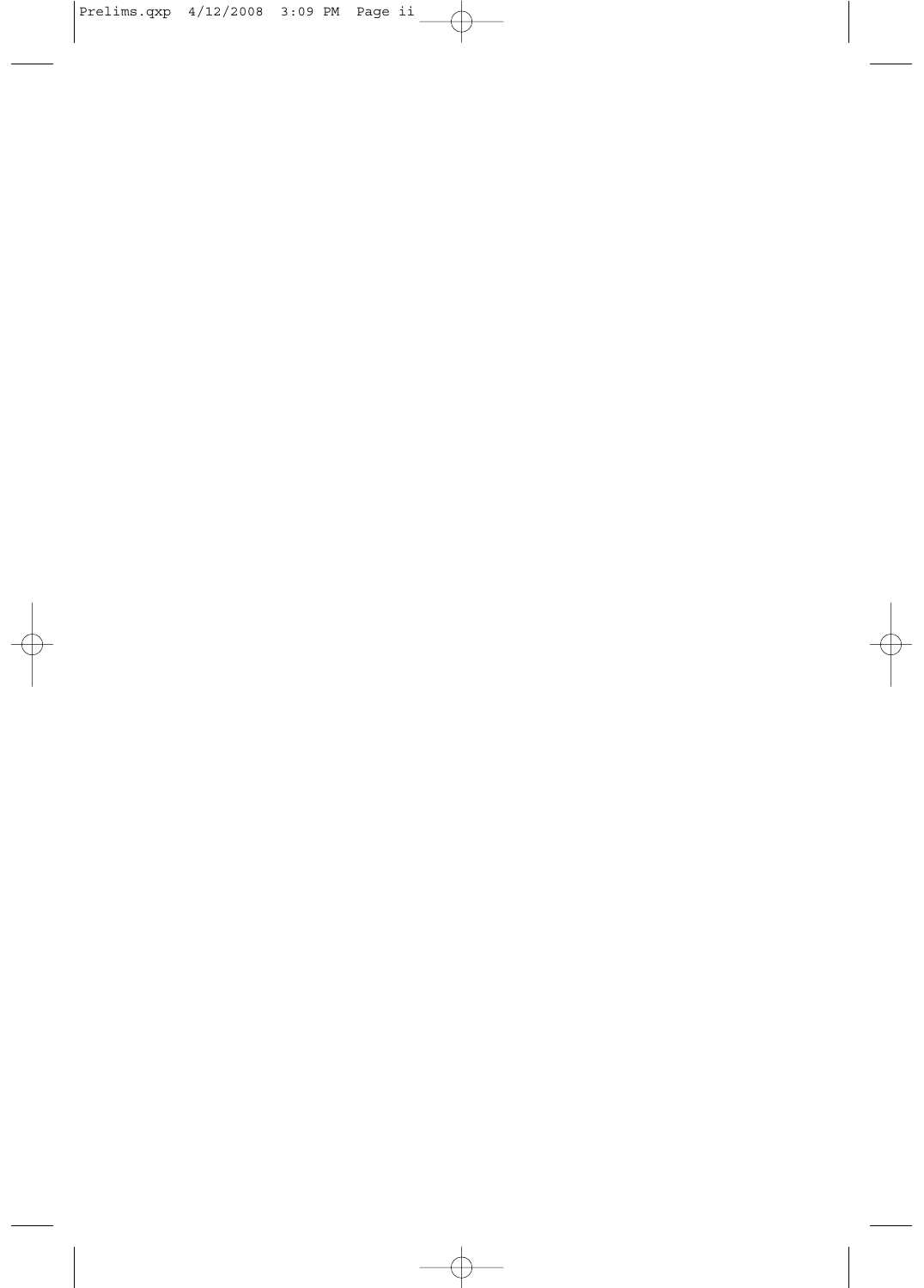# **Playing the Identity Card**

Surveillance, security and identification in global perspective

**Edited by Colin J. Bennett and David Lyon**

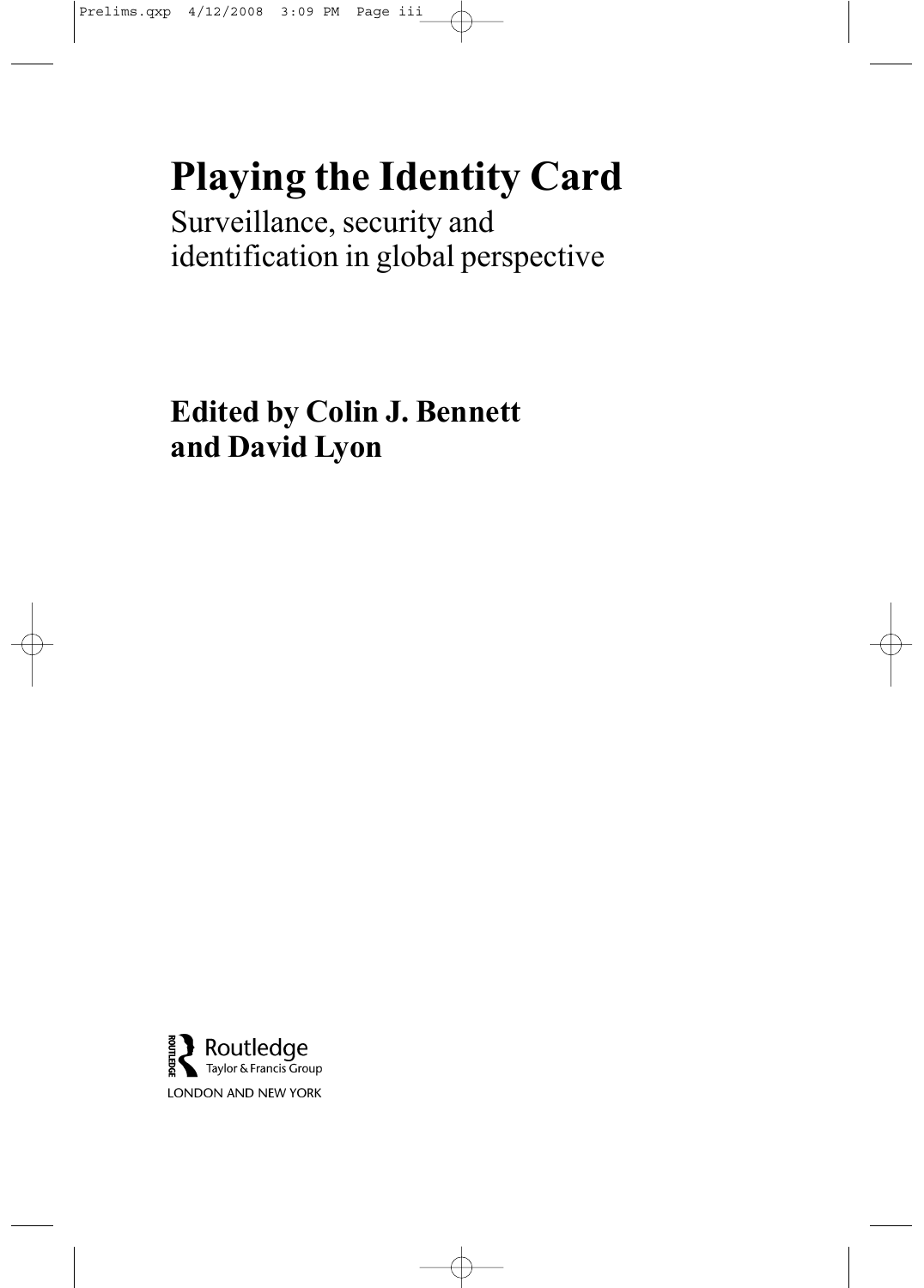First published 2008 by Routledge 2 Park Square, Milton Park, Abingdon, Oxon OX14 4RN

Simultaneously published in the USA and Canada by Routledge 270 Madison Ave, New York, NY 10016

*Routledge is an imprint of the Taylor & Francis Group, an informa business*

© 2008 Colin J. Bennett and David Lyon

Typeset in Times New Roman by Swales and Willis Ltd, Exeter, Devon Printed and bound in Great Britain by Antony Rowe Ltd, Chippenham, Wiltshire

All rights reserved. No part of this book may be reprinted or reproduced or utilised in any form or by any electronic, mechanical, or other means, now known or hereafter invented, including photocopying and recording, or in any information storage or retrieval system, without permission in writing from the publishers.

*British Library Cataloguing in Publication Data* A catalogue record for this book is available from the British Library

*Library of Congress Cataloging in Publication Data* A catalog record has been requested for this book

ISBN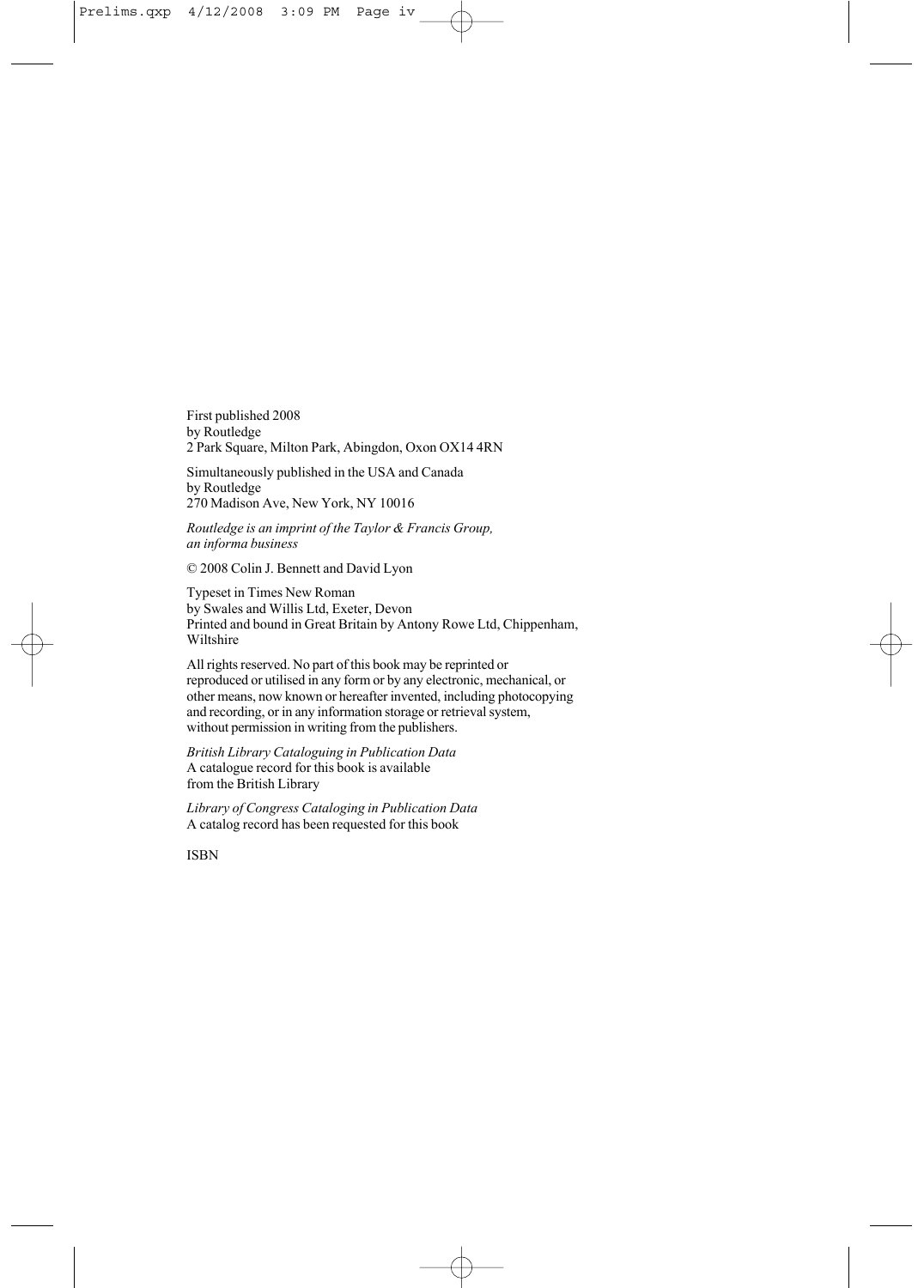## **Contents**

|                                                         | List of contributors<br>Preface and acknowledgements                                                                                                                      | V11<br>XI    |
|---------------------------------------------------------|---------------------------------------------------------------------------------------------------------------------------------------------------------------------------|--------------|
|                                                         | <b>SECTION ONE</b><br><b>Setting the scene</b>                                                                                                                            | $\mathbf{1}$ |
|                                                         | 1 Playing the ID card: Understanding the significance of<br>identity card systems<br>DAVID LYON AND COLIN J. BENNETT                                                      | 3            |
|                                                         | 2 Governing by identity<br><b>LOUISE AMOORE</b>                                                                                                                           | 21           |
| <b>SECTION TWO</b><br>Plus ça change: colonial legacies |                                                                                                                                                                           | 37           |
|                                                         | 3 The elusive panopticon: The HANIS project and the<br>politics of standards in South Africa<br>KEITH BRECKENRIDGE                                                        | 39           |
|                                                         | 4 China's second-generation national identity card:<br>Merging culture, industry and technology for authentication,<br>classification and surveillance<br>CHERYL L. BROWN | 57           |
|                                                         | 5 Hong Kong's 'smart' ID card: Designed to be out of control<br><b>GRAHAM GREENLEAF</b>                                                                                   | 75           |
|                                                         | 6 A tale of the colonial age, or the banner of new tyranny?<br>National identification card systems in Japan<br>MIDORI OGASAWARA                                          | 93           |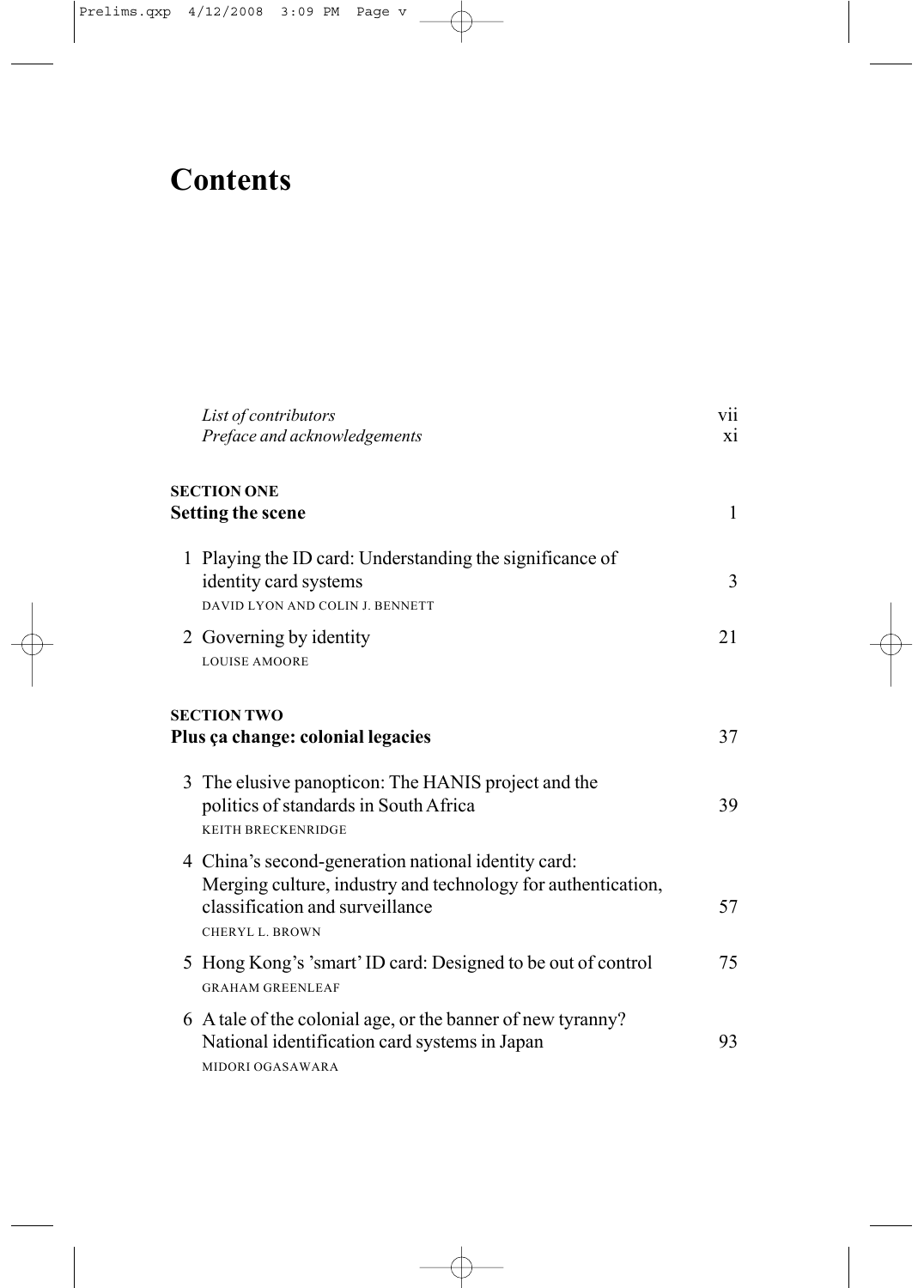vi *Contents*

| 7 India's new ID card: Fuzzy logics, double meanings and<br>ethnic ambiguities<br><b>TAHA MEHMOOD</b>                                                                   | 112 |
|-------------------------------------------------------------------------------------------------------------------------------------------------------------------------|-----|
| 8 Population ID card systems in the Middle East:<br>The case of the UAE<br>ZEINAB KARAKE-SHALHOUB                                                                       | 128 |
| <b>SECTION THREE</b><br><b>Encountering democratic opposition</b>                                                                                                       | 143 |
| 9 Separating the sheep from the goats: The United Kingdom's<br>National Registration programme and social sorting in the<br>pre-electronic era<br><b>SCOTT THOMPSON</b> | 145 |
| 10 The United Kingdom identity card scheme: Shifting<br>motivations, static technologies<br><b>DAVID WILLS</b>                                                          | 163 |
| 11 The politics of Australia's 'Access Card'<br><b>DEAN WILSON</b>                                                                                                      | 180 |
| 12. The INES biometric card and the politics of national<br>identity assignment in France<br>PIERRE PIAZZA AND LAURENT LANIEL                                           | 198 |
| 13. The United States Real ID Act and the securitization of identity<br><b>KELLY GATES</b>                                                                              | 218 |
| 14. Toward a National ID Card for Canada? External drivers<br>and internal complexities<br>ANDREW CLEMENT, KRISTA BOA, SIMON DAVIES AND GUS HOSEIN                      | 233 |
| <b>SECTION FOUR</b><br><b>Transnational regimes</b>                                                                                                                     | 251 |
| 15. ICAO and the biometric RFID passport: History and analysis<br><b>JEFFREY STANTON</b>                                                                                | 253 |
| 16. Another piece of Europe in your pocket: The European<br>Health Insurance Card<br>WILLEM MAAS                                                                        | 266 |
| <b>Index</b>                                                                                                                                                            | 278 |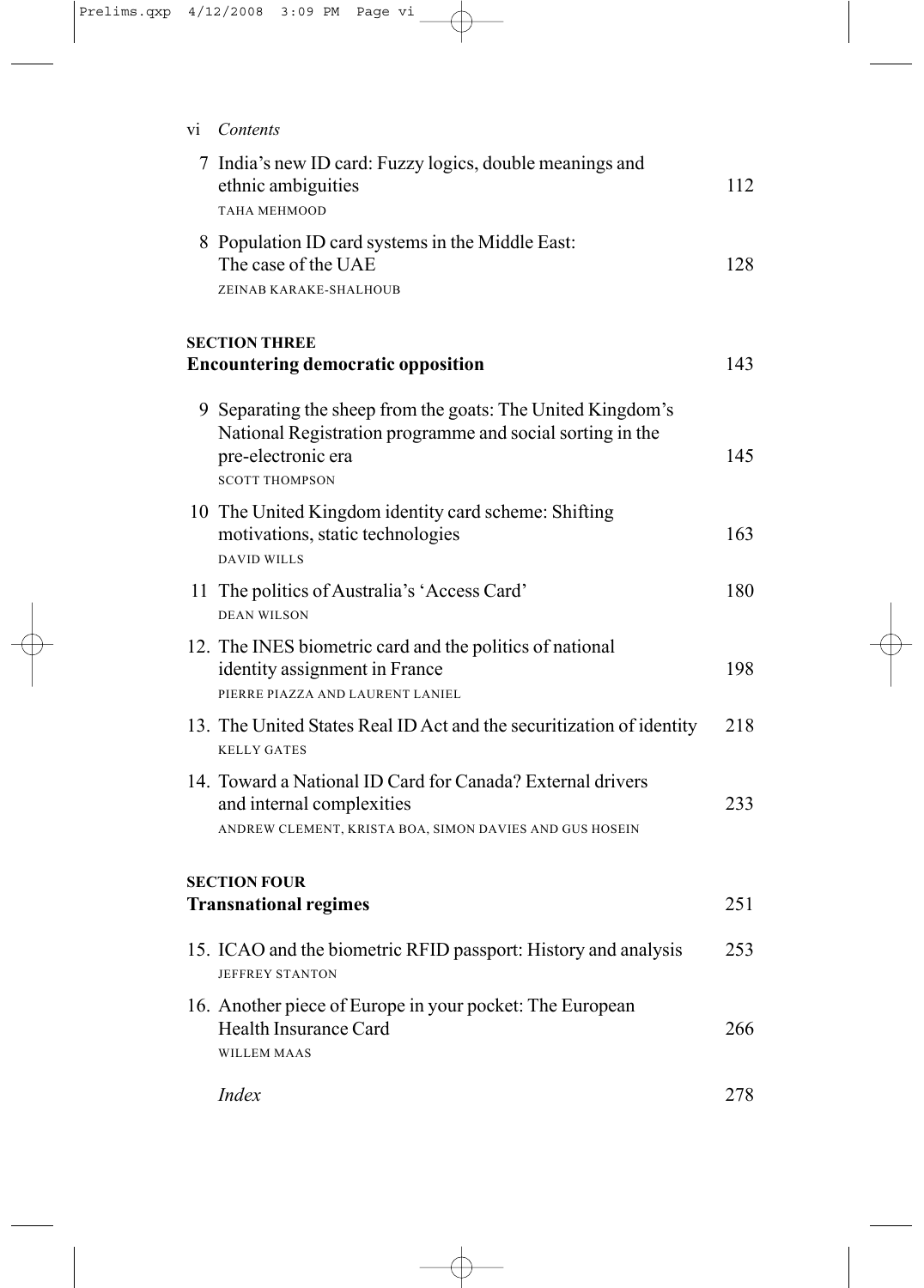### **Contributors**

- **Louise Amoore** specializes in the geopolitics of risk and security in the Department of Geography, Durham University, UK. She is currently leading two Economic and Social Research Council (ESRC) projects on risk and the technologies of the War on Terror: 'Contested Borders' and 'Data Wars'. She is co-editor (with Marieke deGoede) of *Risk and the War on Terror* (London: Routledge, 2008), and has published some of her recent work in *Security Dialogue*, *Political Geography*, *Antipode* and *Transactions*.
- **Colin J. Bennett** is a Professor in the Department of Political Science at the University of Victoria, Canada. His research is focused on the comparative analysis of surveillance technologies and privacy protection policies at the domestic and international levels. He has published three books on the topic: *Regulating Privacy: Data Protection and Public Policy in Europe and the United States* (Cornell University Press, 1992); *Visions of Privacy: Policy Choices for the Digital Age* (University of Toronto Press, 1999, with Rebecca Grant); *The Governance of Privacy: Policy Instruments in the Digital Age* (Ashgate Press, 2003; with Charles Raab, MIT Press, 2006).
- **Krista Boa** is a PhD candidate at the Faculty of Information Studies, University of Toronto, Canada. Her research focuses on the development of technology-based identification systems, such as machine-readable travel documents and national ID cards, by examining the ways in which technologies are framed discursively. She is interested in how these discourses influence the design of the system and transform conceptions of identity, anonymity and privacy. Other related areas of interest which inform her research include: surveillance, access to information, and conceptualizations of privacy, particularly legal and theoretical arguments about reasonable expectations of privacy in public.
- **Keith Breckenridge** is an Associate Professor of History and Internet Studies at the University of KwaZulu-Natal, South Africa. His current research is focused on a history of biometric registration in South Africa, and he has recently published in *History Workshop* and the *Journal of Southern African Studies* on this subject.
- **Cheryl L. Brown**, an Associate Professor of Political Science, teaches Internet Law and Policy, Cyberspace and Politics, Digital Forensics and Policy, and Politics of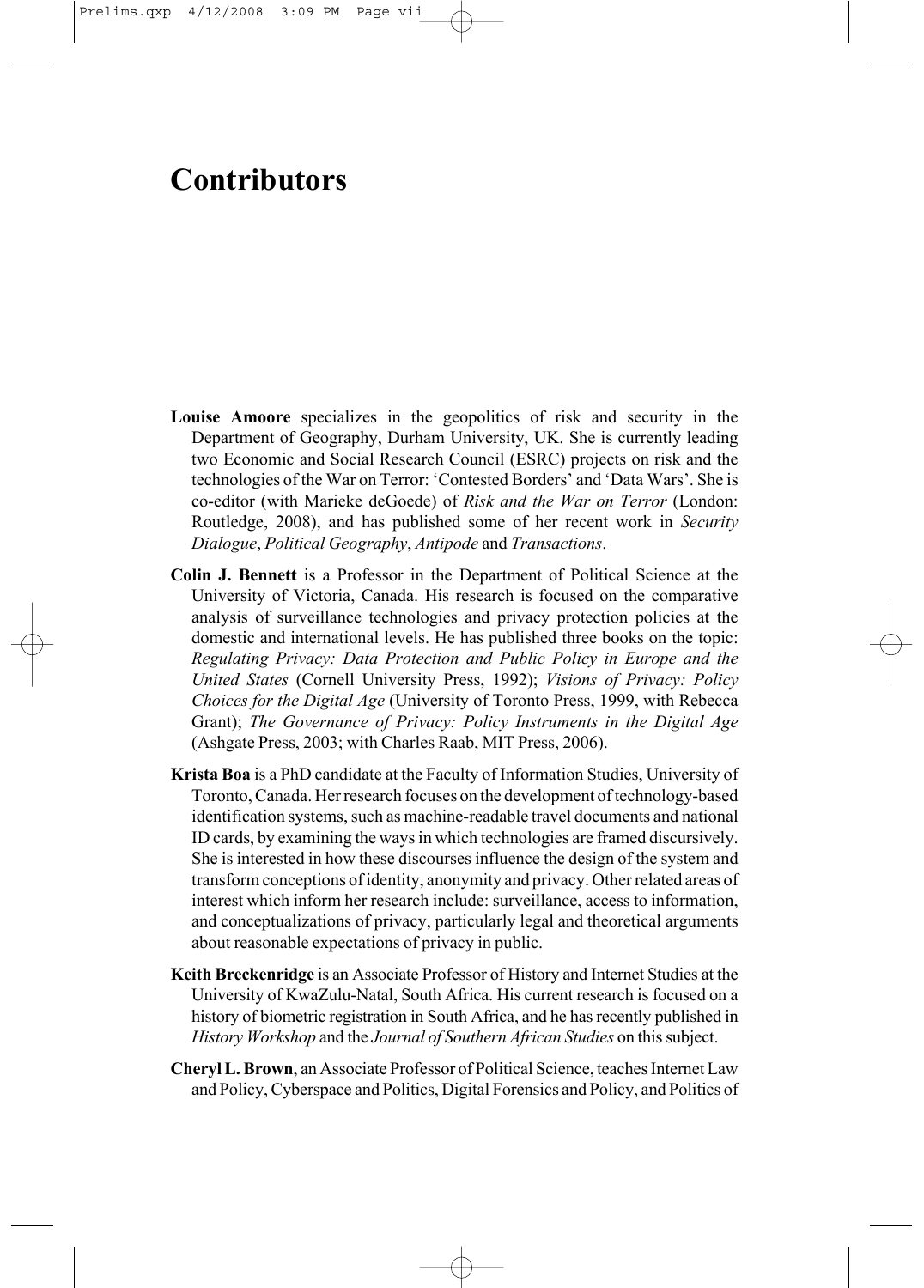#### viii *Playing the Identity Card*

China at the University of North Carolina at Charlotte in the USA. She received a National Science Foundation Award to study the formation of networks in cyberspace in the age of electronic government. Cheryl has conducted extensive research on information and communication technology in the Asia Pacific and published an article on smart card technology for e-government.

- **Andrew Clement** is a Professor in the Faculty of Information Studies at the University of Toronto, Canada where he has coordinated the Information Policy Research Programme since 1995. He is a co-founder of the Identity Privacy and Security Initiative. His recent research has focused on public information policy, Internet use in everyday life, digital identity, information rights, public participation in information/communication infrastructure development and community networking. Clement is the principal investigator of the Digital Identities Construction project, as well as the Office of the Privacy Commissioner funded CAN-ID – Visions for Canada's Identity Policy, research project.
- **Simon Davies** is Founder and Director of the watchdog group Privacy International and is also a Visiting Fellow in the Department of Information Systems of the London School of Economics and Political Science, UK. He works on privacy, data protection, consumer rights, policy analysis and technology assessment, and his expertise is in identity and identity systems. His publications include *Privacy and Human Rights 1998: An International Survey of Privacy Laws and Developments* (with David Banisar, 1998) and *Big Brother: Britain's Web of Surveillance and the New Technological Order* (Pan Books, 1997).
- **Kelly Gates** is an Assistant Professor of Media Studies at Queens College, City University of New York in the USA. She teaches courses on media law and policy, the history of media technologies, and theories of the information society. She has published several articles on biometrics, and is currently writing a book on the politics of facial recognition technology.
- **Graham Greenleaf** is a Professor of Law at the University of New South Wales, and formerly Distinguished Visiting Professor (2001–2002) at the University of Hong Kong. His research interests include privacy law and policy, commons in intellectual property, and free access to law. He is Asia-Pacific Editor of the bimonthly *Privacy Laws & Business International*.
- **Gus Hosein** is a Visiting Senior Fellow at the London School of Economics and Political Science. At the LSE, he co-mentored its research into the UK Identity Card Bill. Subsequently, he co-founded the Policy Engagement Network that continues to bring academic research to policy fora. He is a Senior Fellow at Privacy International and Visiting Scholar at the American Civil Liberties Union. For more information, see http://personal.lse.ac.uk/hosein.
- **Zeinab Karake-Shalhoub** is the 'Director of Research' at the Dubai International Financial Center (DIFC), PO Box 74777, the United Arab Emirates. Before that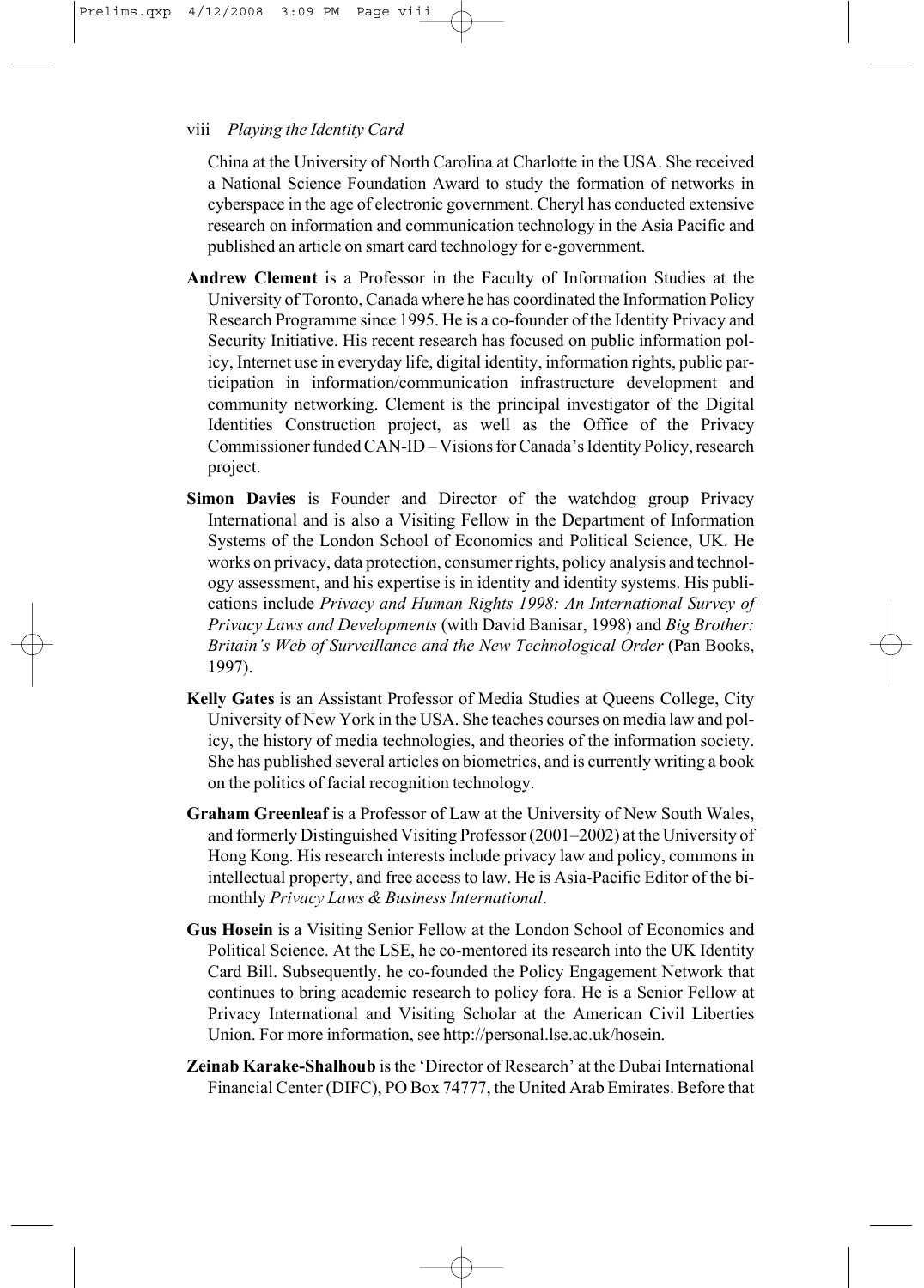Zeinab was a Professor of Business in the School of Business and Management (SBM) at the American University in Sharjah, UAE; she also served as the Associate Dean of SBM for five years. She is the author of five books: *Technology and Developing Economies*(Praeger Publishers, New York, 1990), *Information Technology and Managerial Control* (Praeger Publishers, New York, 1992), *Organizational Downsizing, Discrimination, and Corporate Social Responsibility* (Quorum Publishers, New York, 1999), *Trust and Loyalty in Electronic Commerce: An Agency Theory Perspective* (Quorum, New York, 2002), and *The Diffusion of Electronic Commerce in Developing Economies*, coauthored with Sheikha Lubna Al Qasimi, UAE Minister of Economy (Edward Elgar, November 2006).

- **Laurent Laniel** is a sociologist of international relations and a Research Fellow at the Institut National des Hautes Etudes de Sécurité (INHES) near Paris, France. His research interests are international trade of illicit drugs, policing, and identification. He was a member of UNESCO's MOST-drugs network between 1997 and 2002 and co-author of the MOST-Drugs final report, *Drugs, Globalization and Criminalization*. He is the author of many papers and translations on the international drug problem and law enforcement. Most of his writings and photographs are available at http://laniel.free.fr.
- **David Lyon** is the Director of the Surveillance Project and Research Chair in Sociology at Queen's University, Canada. Professor Lyon has been working on surveillance issues since the 1980s, and has particular research interests in national ID cards, aviation security and surveillance and in promoting the crossdisciplinary and international study of surveillance. His most recent books are the edited collection *Theorizing Surveillance: The Panopticon and Beyond* (Willan, 2006) and *Surveillance Studies: An Overview* (Polity, 2007). He is currently preparing *Identifying Citizens: Software, Social Sorting and the State* for Polity Press (2008).
- **Willem Maas** (PhD, Yale) is Assistant Professor of Political Science at Glendon College, York University and previously spent three years at New York University, where he was Assistant Professor of Politics and European Studies. He has been a Parliamentary Intern and also worked at the Privy Council Office in Ottawa and the European Commission in Brussels. Professor Maas' teaching and research focus on comparative politics, European integration, citizenship and migration, sovereignty, nationalism, democratic theory and federalism. He is the author of *Creating European Citizens* (Rowman & Littlefield, 2007).
- **Taha Mehmood** is trained as a media practitioner. His areas of interest include the history of surveillance, work practices of new economy labour, urban studies and film. His chapter stems out of his research with the Information Society Project at SARAI CSDS, Delhi, India. He is currently pursuing his Masters in City Design at London School of Economics.
- **Midori Ogasawara** worked for Japan's national newspaper, *Asahi Shimbun*, from 1994–2004. As a reporter, she covered surveillance issues including national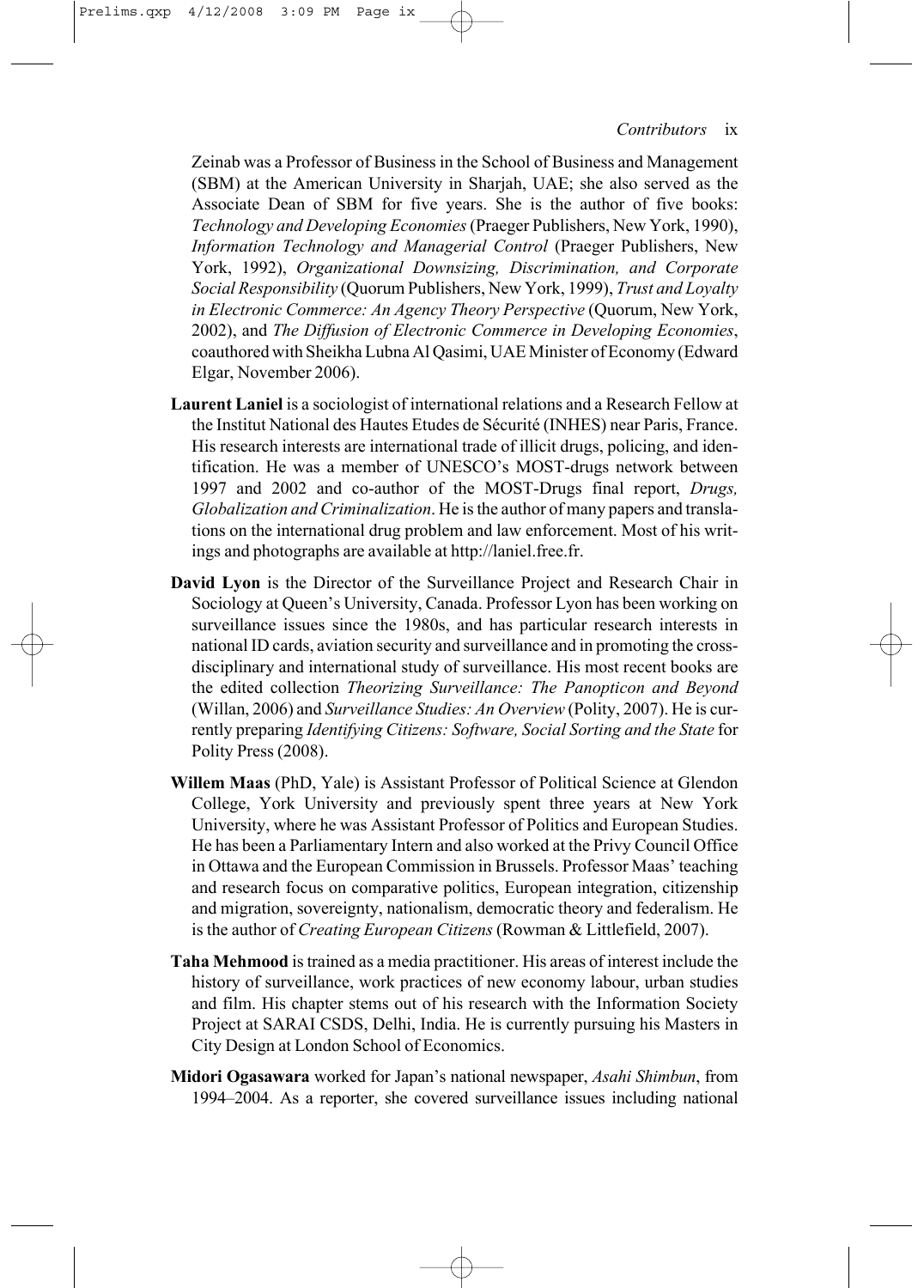#### x *Playing the Identity Card*

identification card systems, CCTV in public spaces, war compensation between Japan and Asian countries, especially sex slavery on behalf of the Japanese army, and other human rights issues. She is also the author of four books including a children's picture storybook, *Princess Sunflower*, which is based on the Convention on the Elimination of All Forms of Discrimination against Women. She has been a MA student in Sociology at Queen's University in Canada since 2005.

- **Pierre Piazza** is a lecturer in political science at Cergy-Pontoise University near Paris, France. He is a specialist of the social history of state identification systems and techniques and has published several papers on the Bertillon system (anthropometry), finger printing (dactyloscopy), identity cards and biometrics. Piazza is author or editor of *Histoire de la carte nationale d'identité* (*A History of the French National ID Card*), (Paris, Odile Jacob, March 2004), 'Police et identification. Enjeux, pratiques, techniques' ('Policing and Identification: Issues, Practices and Techniques'), and *Du papier à la biométrie. Identifier les individus* (*From Paper to Biometrics: Identifying Individuals*), (Paris, Presses de science, June 2006).
- **Jeffrey M. Stanton** (PhD, University of Connecticut, 1997) is Associate Dean for Research and Doctoral Programs in the School of Information Studies at Syracuse University. Dr Stanton's research focuses on organizational behaviour and technology, with his most recent projects examining how behavior affects information security and privacy in organizations. He is the author with Dr Kathryn Stam of the book, *The Visible Employee: Using Workplace Monitoring and Surveillance to Protect Information Assets – Without Compromising Employee Privacy or Trust* (*Information Today,* 2006).
- **Scott Thompson** is a PhD candidate in sociology at the University of Victoria and is currently engaged in research concerning surveillance, classification and its consequences during the pre-electronic period. He has published several papers on surveillance and liquor control in Ontario, Canada and is currently writing a book with Dr Gary Genosko tentatively entitled *Punched Drunk: Alcohol, Identity and Surveillance in Ontario 1927–1975* (Forthcoming).
- **David Wills** is a final year doctoral student at the University of Nottingham, and will be taking up a Research Fellowship at POLSIS, University of Birmingham, UK. His research interests include political theory, social movements, and the politics of information technology. He has taught political theory at Nottingham and wrote the POSTnote on Computer Crime for the Parliamentary Office of Science and Technology in 2006.
- **Dean Wilson** is a Senior Lecturer in Criminology in the School of Political and Social Inquiry, Monash University, Melbourne, Australia. His research interests include the impact of biometrics on border control, police interactions with victims of crime, and the role of surveillance in the structuring of security. He has published widely on policing, CCTV in Australian public spaces and biometrics. He is the Oceania editor for the online journal *Surveillance & Society* and the editor (with Clive Norris) of *Surveillance, Crime and Social Control* (2006).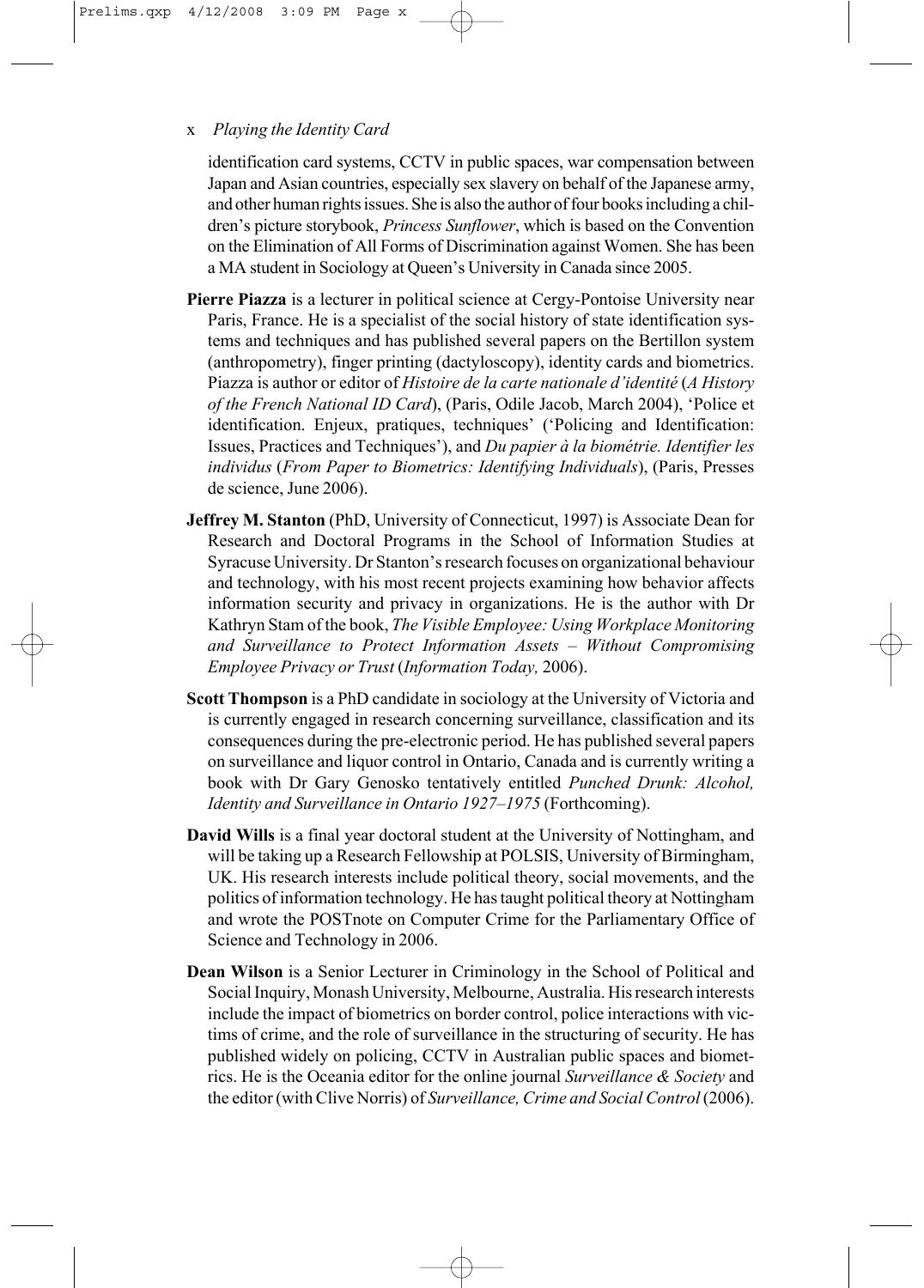### **3 The elusive panopticon**  The HANIS project and the politics of standards in South Africa

*Keith Breckenridge*

Imagine it.

A secure, single means of identification for 43 million citizens.

Done.

South Africa's Department of Home Affairs partnered with several contractors, including Unisys, to develop the Home Affairs National Identification System (HANIS) one of the world's largest civilian fingerprint databases.

(Online. Available: http://www.unisys.com)

More than a decade ago the South African Department of Home Affairs issued a tender for the building of an Automated Fingerprint Identification System (AFIS), a database system for the biometric data that would integrate with the existing Population Register, and the issuing of identity cards to the entire population. Some of the elements of the Home Affairs National Identification System (HANIS) have been implemented, but South Africans are still waiting for their new identity cards. In the meantime, the Home Affairs Department – the division of the state that provides citizens and foreigners in South Africa with all of the essential documents of identification – has spun slowly into administrative collapse. This chapter is an attempt to explore the reasons for the HANIS debacle; I also want to consider another question, which may be of interest to those who live far from South Africa: Can a centralized and interoperable system of biometric identification actually be implemented? Or, to use the words of our contemporary theory, is the biometric panopticon possible?

#### **The significance of HANIS**

The South African biometric project is often used as a precedent for the biometric identification systems that are now currently underway in many liberal and social democracies. When the CIA's John Woodward, the leading policy advocate of administrative biometrics, began to map out their possible uses in government in 1997, he used South Africa and the Philippines as examples of societies that had resolved to introduce a biometric national identification card. Similarly, when the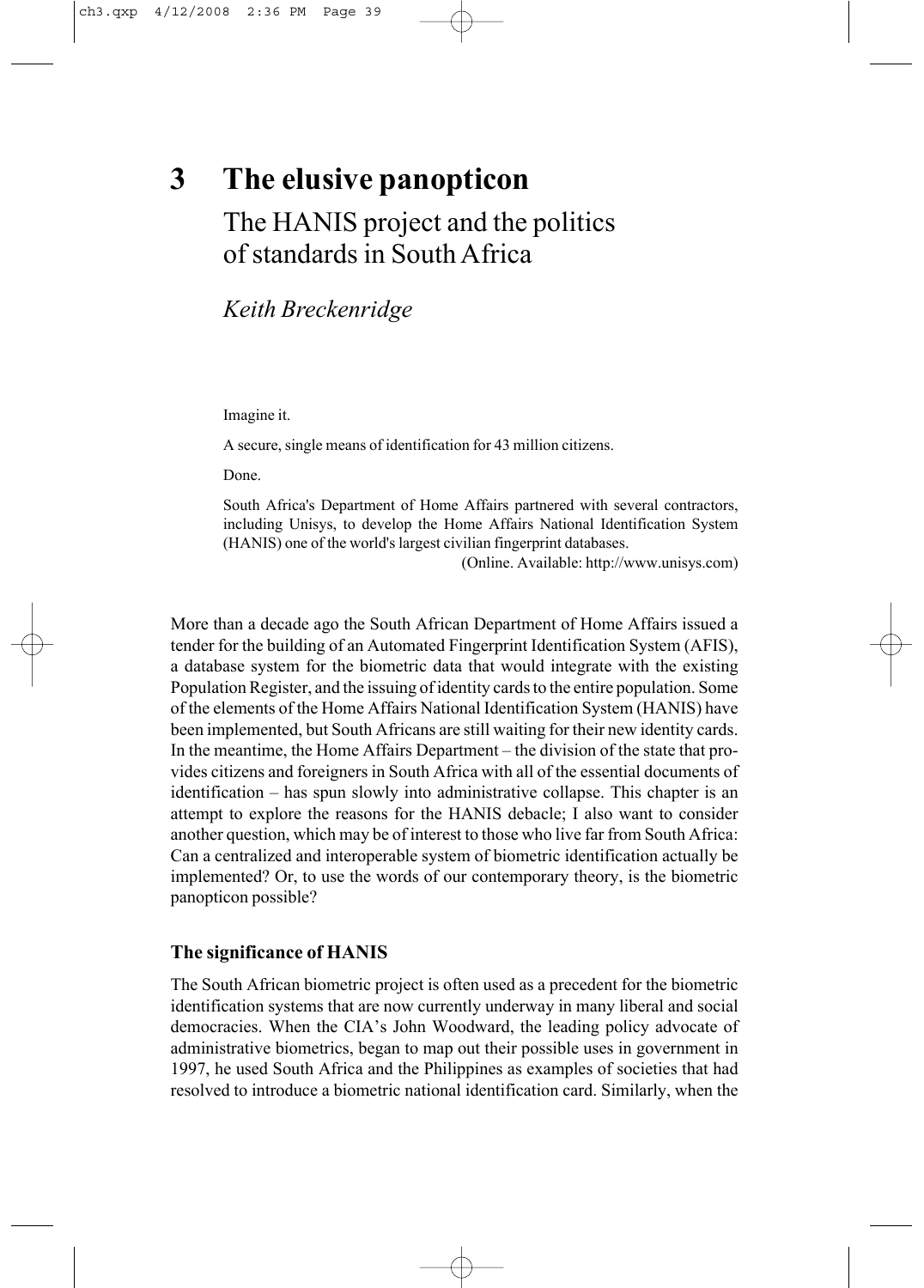(Conservative) British government began to re-consider the introduction of a national identity card in 1996, journalists pointed to the South African grants system as the single case that combined both the new smart card applications and identification technologies. The stories in the British financial press, which described the extension of the cutting-edge of banking technology to some of the most underdeveloped regions of Africa, gave the South African story particular power. Here was an excellent example of the use of biometrics for purely civilian and humanitarian ends. After 9/11, as the western democracies scrambled for a bureaucratic remedy to the danger within, the South African HANIS project was widely cited as an example of nationwide civilian biometric smart card identification. Recently, the global IT conglomerate, NEC, has used its involvement in the South African project as evidence of its suitability for selection as the provider of biometric border control systems in Britain (NEC Corporation 2006). In the effort to build support for a biometric smart card to control access to government health and welfare benefits, the Australian government used the example of smart card usage in Finland, France, Germany, Italy, Taiwan and South Africa. As *Electronic Frontiers Australia* has noted, of the countries cited as precedents, only the South African HANIS project includes the three elements of photographic identification, biometric registration and smart card applications (*Electronic Frontiers Australia* 2006). As the United States' Department of Homeland Security has become preoccupied with building an integrated global biometric surveillance system, the complexity of the HANIS experiment needs, I think, to be more widely understood than is currently the case (Chertoff 2007).

South Africa is, of course, a special society. For decades, scholars have studied it as the capstone of the system of racial capitalism that developed in the Atlantic world after slavery. In the years since the democracy began in 1995, and following the demise of formal segregation in the Americas, some of this significance has dissipated. As I have suggested elsewhere, in an era of increasingly centralized and coercive surveillance, the South African state is important because it is the first example of a truly biometric order (Breckenridge 2005a). Much of what the advocates of biometric registration systems around the world have been calling for since the start of the War on Terror has already been implemented in South Africa.

Some features of this society deserve special mention. The bureaucracy in South Africa is very radically centralized, especially in relation to the processes of vital registration. All births, marriages and deaths are recorded by the Department of Home Affairs in Pretoria: the state delegates no registration functions to local or provincial government. The same pattern is true of drivers' licences, passports and the primary tool of identification, the ID book, which are also issued and registered centrally. (There is also only one centrally controlled police force.) Interlaced with this intensely centralized bureaucracy, is a pervasive reliance on fingerprints for official identification. For much of the twentieth century, the South African state sought to use large scale fingerprint registers to control the movements and identity of African, Indian and Chinese people. This enthusiasm for administrative biometrics reached its apogee in the 1950s when Hendrik Verwoerd built a single,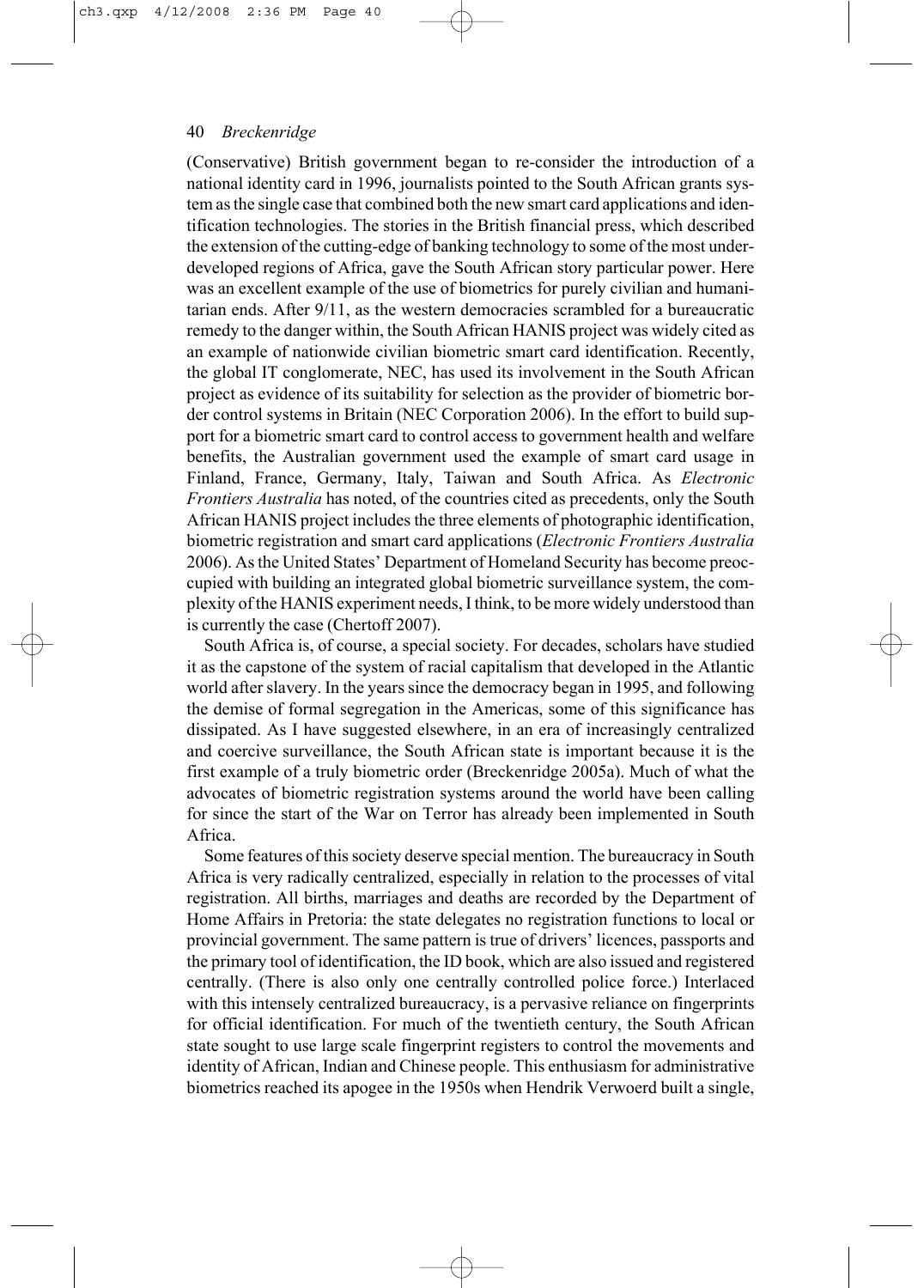centralized fingerprint repository called the Bewysburo – or the Bureau of Proof – into the foundations of the Apartheid state (Breckenridge 2005b). In the decades that followed, some of the key functions of the central government were dismantled under the policy of Bantustan self-government, but since the early 1990s, the energy of centralization has been revitalized. Today all South Africans have a biometrically authenticated official record of identity, and millions of people make daily use of their fingerprints in their dealings with the government. This means that the South African biometric identification project, quite unlike the cards currently being considered in other countries, had a multifunctional character from the outset: the designers of the HANIS system intended it to function as a biometric panopticon.

On the face of it, then, the history of biometrics in South Africa is a special instance of Foucault's now very widely used theory of biopolitical government (Burchell et al. 1991). In fact, I think, the theoretical importance of HANIS may lie elsewhere. In the first instance, I would like to reaffirm the scholarly significance of specific regional and temporal details in the face of what is very often a circular and derivative interest in the power of Foucault's analysis of the discourse of the subject. In asserting the significance of this South African history, I want to resist the tendency to relate it to a handful of metropolitan theorists and scholars, a very common analytical move which tends to ignore the specific, and difficult, histories and historiographies of this region, and many others. Similarly, I want to show that the fractures and contradictions that obstruct the development of biometric surveillance are at least as important, politically, as the imperatives of convergence.

The origins of the HANIS system lie over a century ago when the founding figure of administrative fingerprinting, Sir Edward Henry, spent six short months on the Witwatersrand between his appointments as Inspector-General of the Bengal Police and Deputy-Commissioner at Scotland Yard (Sengoopta 2003). Following the suggestion that Francis Galton had made in his book *Fingerprints*in 1891, Henry's repositories were very rapidly put to use as tools of labour recruitment and control. This dependence on coercive systems of labour mobilization culminated in Verwoerd's grand project for a centralized biometric identification register, and the infamous Dompas pass system. In the decades that followed this system of control was applied to all South Africans.

The immediate causes of the HANIS system lie in the national security concerns of the South African state in the early 1980s, in particular the decision by PW Botha's government in, January 1981, to issue a single, fingerprint authenticated, identity document to all South Africans, white as well as black. In the preceding year the African National Congress's special operations unit, under the command of the white communist, Joe Slovo, had staged flamboyant attacks on the fuel refineries in Secunda and Durban. These attacks coincided with Botha's energetic militarization of the South African state (Cock and Nathan 1989). Key members of the government, like Chris Heunis, the new minister of the Department of the Interior, had begun to set in place a constitutional order called the National Security Management System that re-drew the lines of political authority around a set of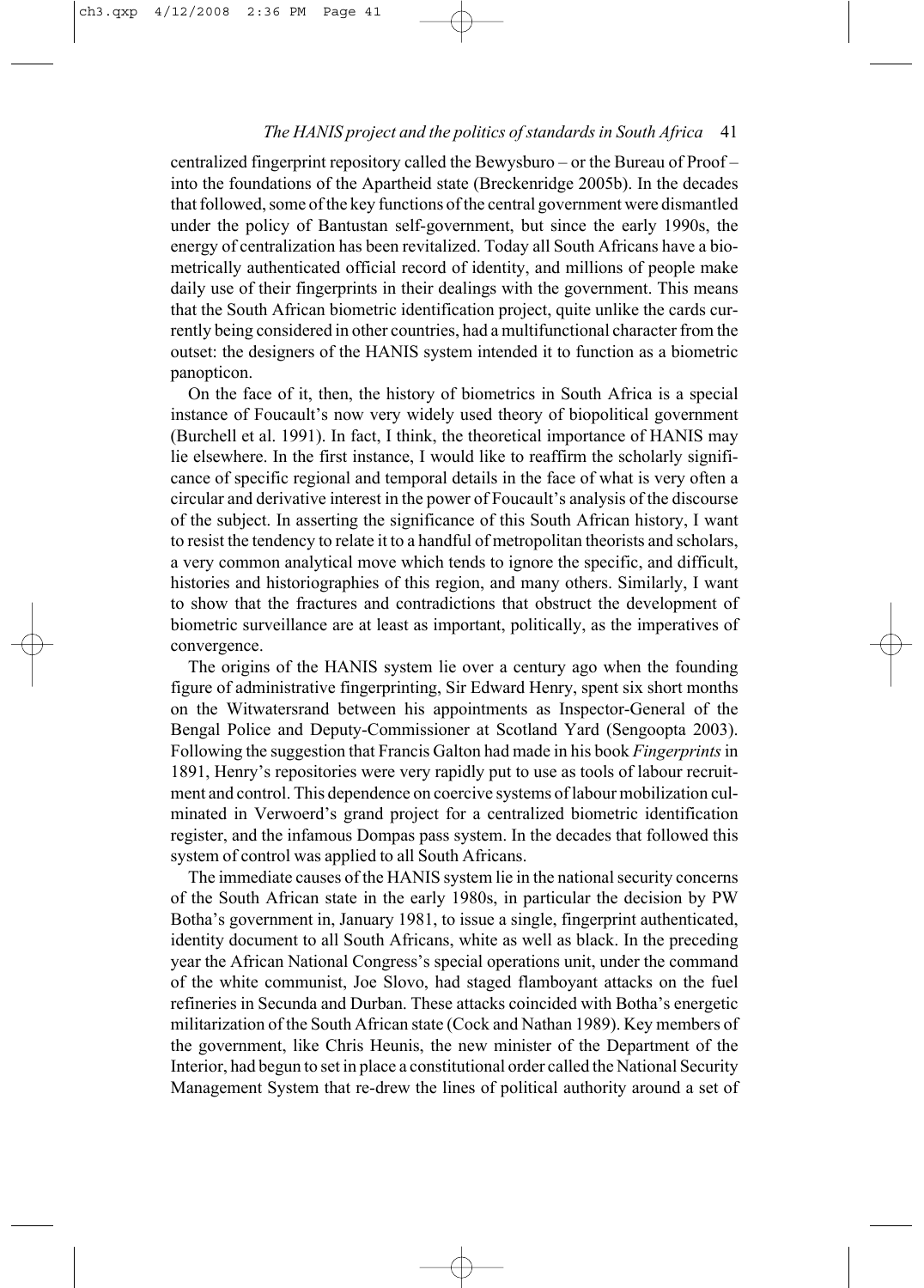regional committees dominated by the South African military (O'Meara 1996: 255–269). The military and its Cabinet supporters argued that South Africa faced a Soviet-sponsored 'Total Onslaught'. Establishing a national fingerprint register of all white, Indian and coloured South Africans was one of the key elements of the 'Total Strategy' they had designed to preserve white power. On the day of the Minister's announcement, a spokesman for the South African Defence Force explained that the military believed that it was necessary to 'upgrade the sophistication of identity documents'. In 1981, as the *New York Times* observed at the time, the fledgling biometric access control technology was 'a solution to a problem that no one's aware of yet'. With the decision to set up universal fingerprint identification as an anti-terrorist strategy the South African government was creating the *raison d'etre* of the newly christened biometric access control industry.

Many white people, especially those who had the original *Book of Life* issued in the 1970s, did not apply for the new, fingerprinted, identity document until the deadline approached in 1990, the same year that the African National Congress was unbanned. There is some irony in the fact that thousands of white South Africans queued to be fingerprinted for ID books designed as an anti-terrorist measure, and instrument of white racial supremacy, in the year after Nelson Mandela was released from prison. By this time, officials had begun to stress different reasons for holding the books, like the usefulness of fingerprints for 'orderly public administration', for business or for identifying dead bodies, but the desire for closure, for completing the national register, had now become both the end and the means of the state's policy (Brits 1990; Stirling 1988).

The HANIS project also has roots in the intensely-contested debate about the character of the post-Apartheid welfare system. The first meaningful discussions for a biometric identity card took place in 1994 during the inter-departmental planning for the implementation of the ANC's first economic and social policy, the 'Reconstruction and Development Program' (RDP). The RDP expressed the economic policy goals of academics and activists associated with the internal political organizations, unions and civics, and at its core it was an argument about the provision of basic services and welfare benefits to millions of very poor South Africans (Marais 2001: 122–159; The Reconstruction and Development Programme 1994; Bond 1996). The Home Affairs representatives on this committee, Piet Fourie and Peter Payne-Findlay, were saddled with the responsibility of ensuring that the benefits were fairly distributed amongst the potential beneficiaries, and that only South Africans would qualify. The grants, land, housing and basic service reforms envisioned for the RDP would involve a much larger group of recipients than the 20 million people then being recorded in the Population Register (although they probably did not have in mind a doubling of the size of the database). With the huge amount of work involved in the processing of fingerprints in mind, they proposed that Home Affairs should implement an Automated Fingerprint Identification System and an identity card. Payne-Findlay persuaded the Director-General to support this idea and he was given the task of drafting the proposals for the AFIS. Over time, this task expanded into requests for proposals from the largest international computer companies for the three different parts of the HANIS system: the AFIS, the cards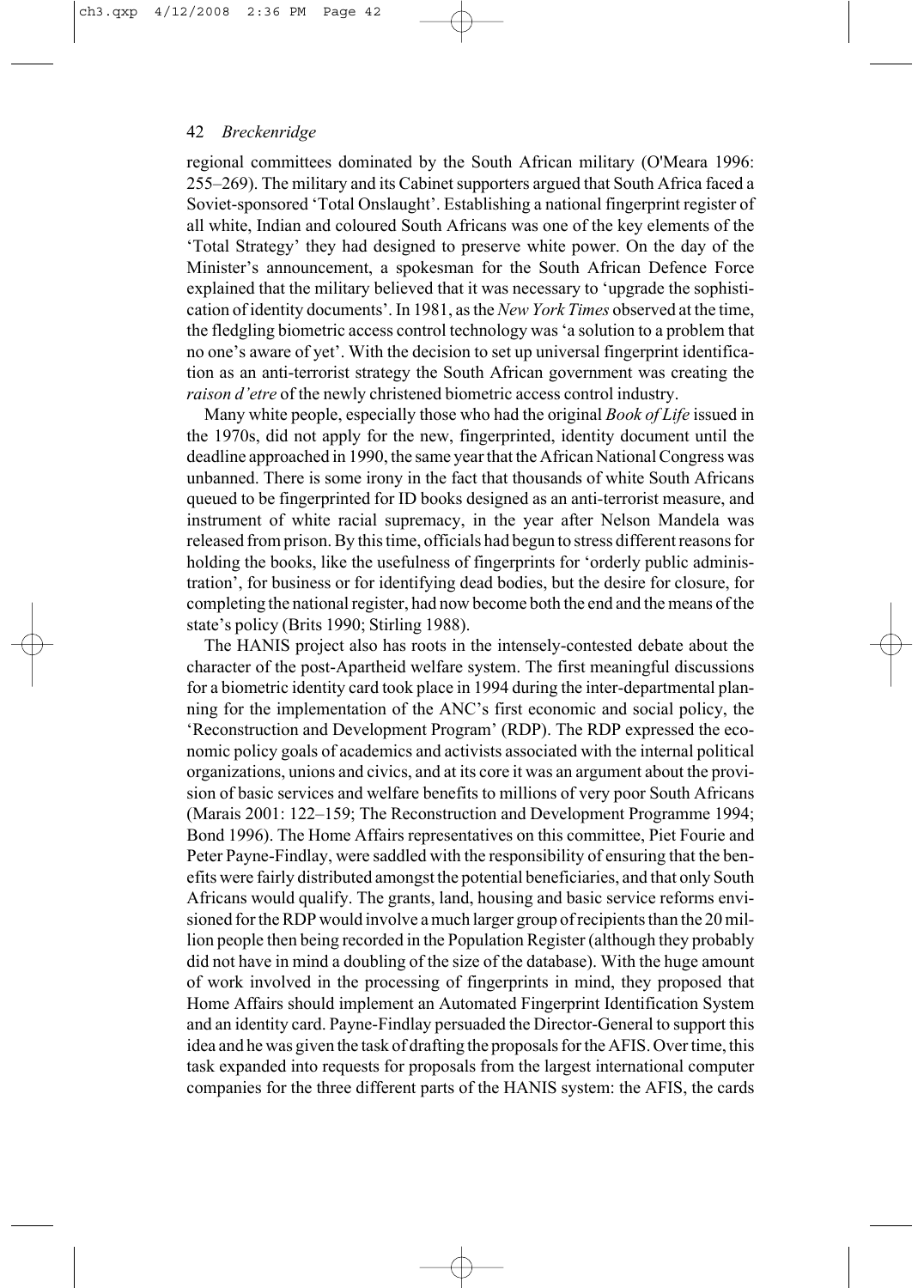and the building of the Home Affairs computer systems. Payne-Findlay drafted the R800 million tender that was announced by the Minister in December 1996 (Informant 8 2007).

The announcement of the HANIS project catapulted Home Affairs back into the limelight of the international government computing industry. After decades of being international pariahs, the Home Affairs officials and their new ANC political leaders, were being feted by the largest multinationals. The list of IT companies tendering on the South African project was a Who's Who of international government computer contractors: TRW, Sagem Morpho, Unisys, ICL, Olivetti, Printrak, Labat-Anderson, Lockheed-Martin, Marubeni. Each of these firms set up complex joint ventures that brought in local companies closely associated with the old state – Denel, Plessey, Persetel-Qdata and a string of Empowerment partners, the South African term for companies controlled by black shareholders – Don Ncube's Real Africa Holdings, Bhekisizwe Computer Systems, Robert Gumede's Gijima Holdings. Here was a potent political cocktail indeed (Lunsche 1997, 1998; Stones 1997; Delaney 1998a,b).

Each of the companies bidding for the HANIS contract approached the task of convincing the tender board in a different way, but the overall effect was to suggest that in adopting biometric identification, South Africa was joining the cutting edge of international bureaucratic practice; the tender process nicely demonstrates the ways in which states and private contractors work in an intrinsically international field of practice. A special representative from the British Home Office where, in Buthelezi's words, 'much progress with the implementation of an automated fingerprint system has been made', assisted in the evaluation of the proposals (Buthelezi 1997). Lockheed-Martin traded heavily on its experience as the AFIS contractor for the FBI's similarly sized repository of 40 million fingerprints. Sagem Morpho, the massive French defence corporation that dominates the global market in digital fingerprint readers, emphasized its role in the large scale biometric ID projects then under development in Honduras, Philippines and, most importantly, Malaysia. When Unisys wanted to demonstrate the usefulness of their systems they had a clear advantage in that they could present systems actually in place in South Africa. The evaluation committee was invited to tour the California prisons system to view the Unisys tools at work and, drawing on the longer history of Datakor, its sanctions-era subsidiary inside the country, they visited the Lindela Repatriation Centre and another local juvenile detention facility to observe biometric identification at first hand.

The first real shock came a year later with the elimination of the major international biometrics companies in the second round of the evaluation process. The two consortiums left in the race were both dominated by older South African firms: QData/Persetel were opposed by the Marpless Consortium (consisting of Unisys, Plessey, Marubeni and Gijima). The consortiums dominated by Lockheed-Martin and Sagem complained vociferously to the press, the State Tender Board, the Auditor-General and the Parliamentary Portfolio Committee that their exclusion imperiled the entire project. ICL's local representative hinted at underhand dealings when he protested that Sagem's AFIS had never 'been disqualified prior to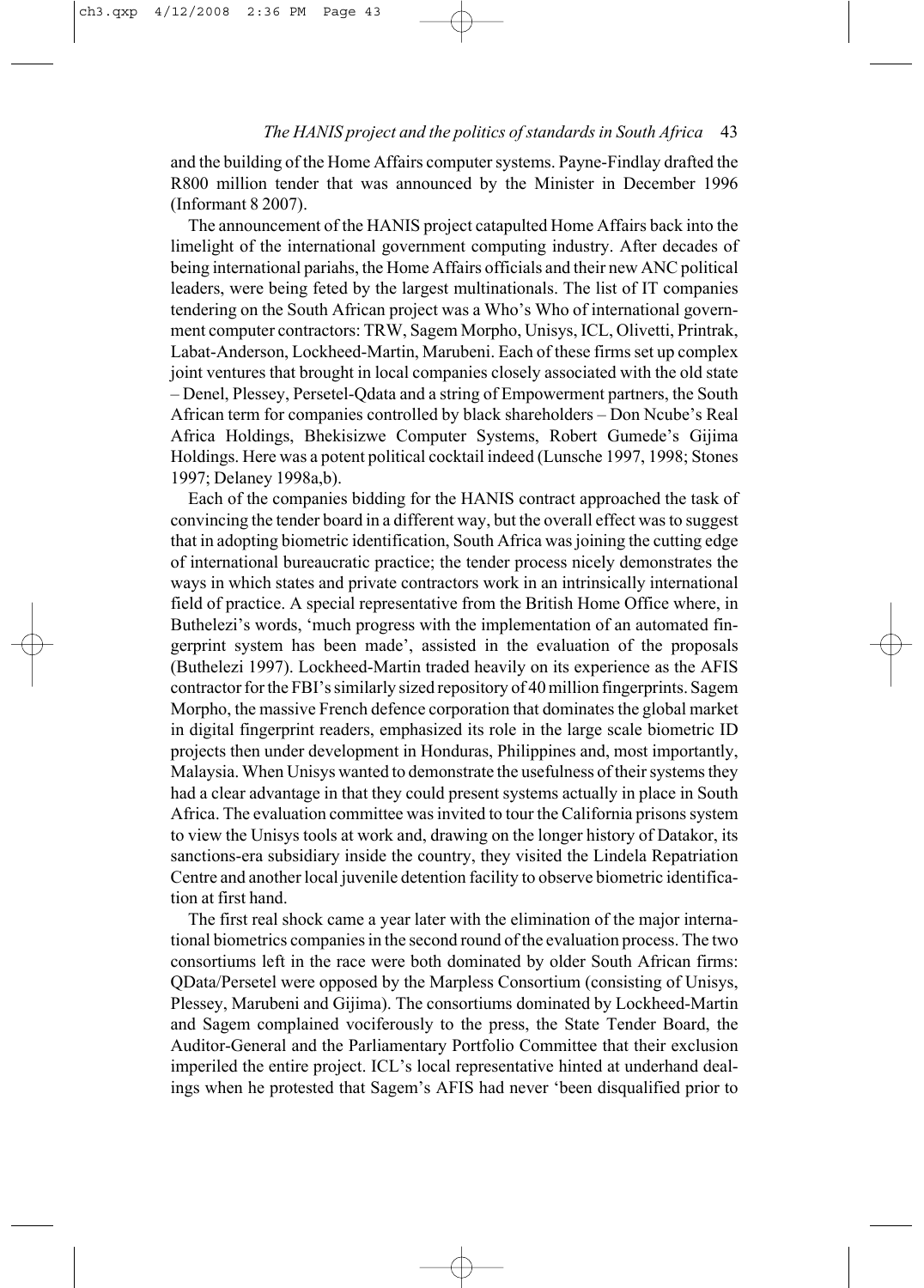benchmarking in the context of international open tenders'. Even the French Ambassador lobbied the Minister to review his decision not to grant the tender to Sagem (Delaney 1998a; Buthelezi 1998).

Under this pressure, the Parliamentary Portfolio Committee duly subjected Payne-Findlay to a grilling. He was publicly accused of tampering with the HANIS tender, and stripped of any decision-making authority over the project. Sagem commended the Parliamentary Committee, thanking them for 'doing a good job in investigating our complaints'. These complaints precipitated the first significant delay in the evolution of the HANIS project. At the Committee's suggestion, both the Auditor-General and the Public-Protector initiated investigations into the tendering process. Six months later, in December 1998, the Protector's report found no significant problems. A contract was signed with the Marpless Consortium in February 1999 (Delaney 1998; Buthelezi 2002).

Behind the scenes the actual content of the contract began to change almost immediately; most importantly the physical and technological features of the card were dramatically altered. One key change was the decision to use NEC fingerprint verification equipment in the final version of the Marpless proposal. Another was the later decision, subsequent to the awarding of the tender but before a contract was signed, to abandon the bar-code equipped cards provided by Polaroid. This decision to move to smart cards was critical, for it opened up a wide field of theoretical possibilities for HANIS, turning it from a dual-purpose identification and electronic purse project into a multi-purpose vehicle for the state's many information processing requirements. In practice it also meant that the HANIS project was awarded without a card issuing contract.

The decision to abandon the bar-coded cards came before the granting of the tender in March 1999. It was later justified in the computer press as an obvious choice of new technologies over old, but the reasons for the shift to the smart card were more convoluted. Security is the most common reason for adopting smart cards in identification systems. It is the security of cards equipped with integrated circuits (because they can store and process the very large numbers necessary for public key encryption) that is conventionally offered as the explanation for the claim that biometric smart cards mark a qualitative change in the history of state identification systems. But in the late 1990s smart cards, because of their very limited memory and processing power, were not dramatically more secure than magnetic stripe cards.

The move to a smart card based identity card followed intense lobbying at the highest level of the state, leading to a meeting of the Directors-General to discuss the issue in April 1998. At this meeting, Andile Ngcaba, the Director-General of the Department of Communications and the ANC's key IT expert in the first decade of their rule, seems to have played the key role (Van den Heever 2001). The example of two contemporary Asian biometric identification schemes loomed large. 'South Africa has looked overseas for implementation models', *SA Computer Magazine* reported, 'to countries such as Malaysia, which recently rolled out one million smart cards to its population, and to Hong Kong, which announced its interest in swapping the two-dimensional bar code for the smart card' (Wright 2002).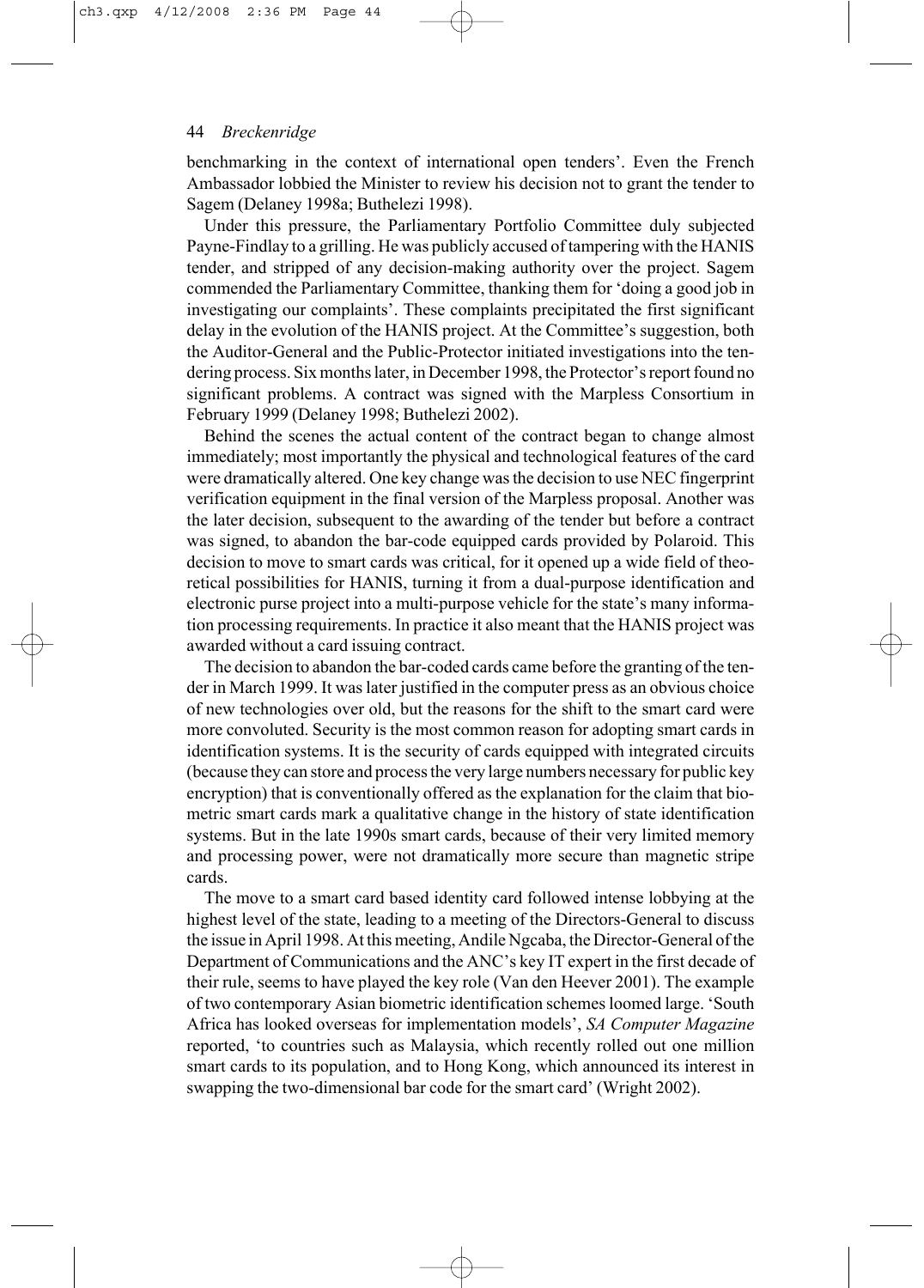#### **A single view of the customer**

Very soon after the decision to adopt the smart card, the Department of Home Affairs began to chart out the possibility of using the identity cards to host all of the key functions of government information processing. No longer a single-purpose tool of identification, the card had now become the lynch-pin of a host of bureaucratic and commercial functions. 'The smart card that we are introducing is not confined to the limited identification/verification realms of the Home Affairs strategic engagement only', Minister Buthelezi announced to the media in February 2000. 'Rather, it is a magnanimous, multi-applications, government smart identity card with extensive capabilities contained in a chip that boasts enough intelligence to allow other departments and perhaps even other forms of industry permissions to utilize the card technology' (Buthelezi 2000). With a prospective budget for the smart cards now being proposed at the nice round number of R1 billion – some 25% more than the entire project was originally estimated to cost – the Department began to gather the different commercial and bureaucratic interests that might want to use them. An inter-departmental committee, involving over a dozen different departments and staffed by the most powerful officials in the national bureaucracy, began to consider the possibilities for the new smart card. In the early stages of the process there was widespread enthusiasm from these different departments for the HANIS smart card. Gareth Warner, who had taken over from Payne-Findlay as the outside consultant of the HANIS project, remembered that, at this time, 'everyone had the same issues' (Warner 2007a).

With encouragement from an enthusiastic and very powerful inter-departmental committee, Home Affairs began to look around at the most common transactions in the other departments; very early on it became clear that the success of the card would lie in two areas: banking and welfare. Early in 2000 three separate teams were appointed: the first looked at existing smart card systems inside the country like the millions of GSM cards in the exploding cellular phone market and the proprietary system used by Aplitec to deliver pensions and other grants; the second was charged with the investigation of a set of technical specifications for the cards; and the third considered the possibilities and mechanisms for making the cards interact with the existing card infrastructure (Whitby 2000). Right at the outset the success of the cards was tied to tight integration with the requirements of the social grant system and the emerging Europay–Mastercard–Visa standard that promised access to the robust and extensive banking network. Buthelezi stressed both goals in his parliamentary briefing, just weeks after the Marpless contract was signed, when he explained that the interdepartmental committee had 'decided to honour our senior citizens with the privilege of being the first beneficiaries of this world class project', which would give them the 'ability to draw, should they elect to do so, their grants from bank ATMs using their smart cards' (Buthelezi 2000a).

By the middle of 2000, under the general influence of the fast waning dotcom frenzy and the particular encouragement of Andile Ngcaba, the smart card had grown into an instrument of digital social transformation. During the month of August, Home Affairs called for proposals from businesses for applications on the smart card. The response, in the Minister's words, 'was overwhelming with more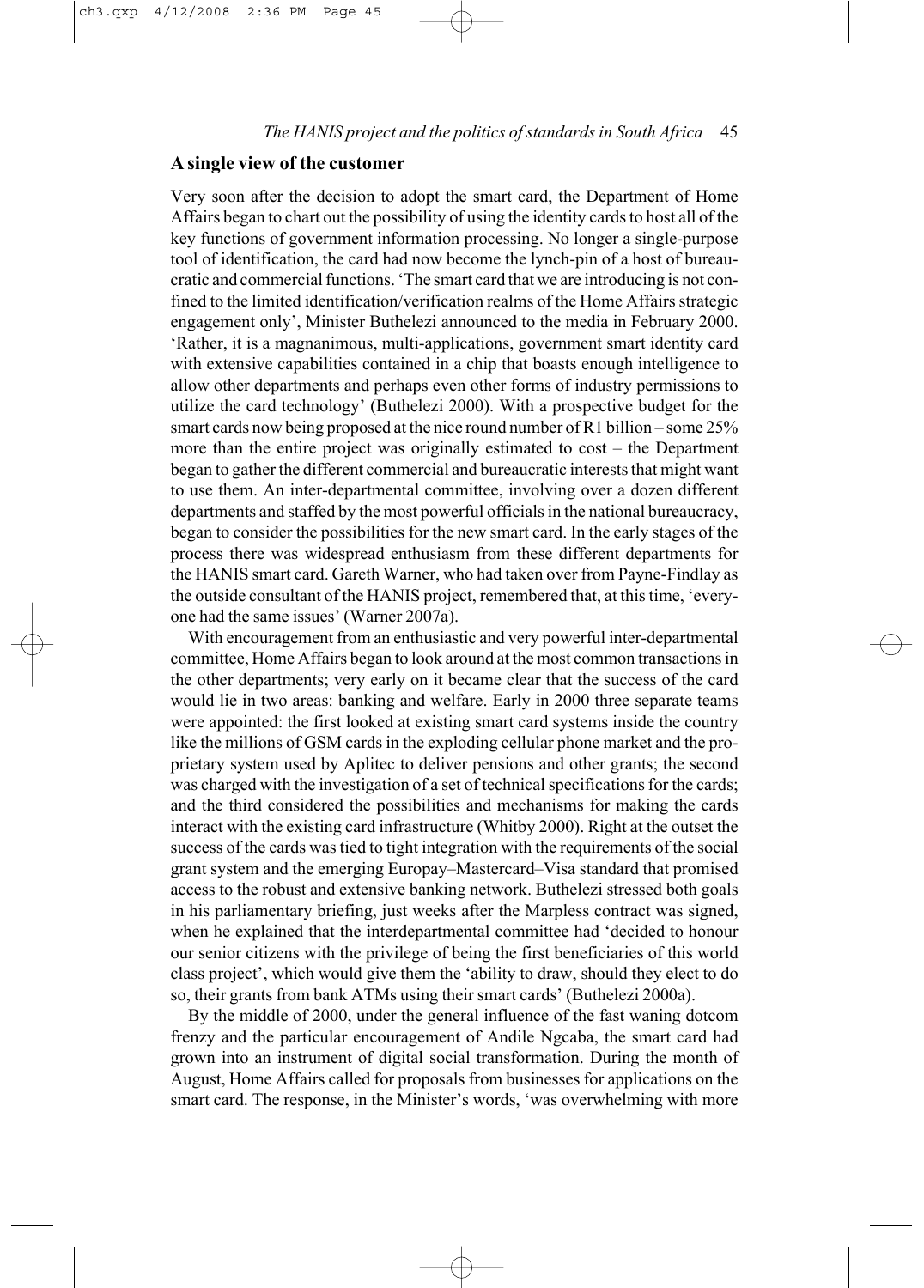than 50 companies and interested parties submitting responses'. In the wake of these proposals the department began to argue that 'e-governance and e-commerce will be closely coupled to the envisaged identity card'. In these months, the role envisaged for the cards expanded from 'key enabler' to a dozen government departments into a general purpose instrument of electronic commerce. Adopting and extending the role of the current population register, which is accessed by the banks and insurance companies for official confirmation of death, the biometric HANIS cards would provide businesses with a foolproof mechanism of identity. 'The card', Buthelezi promised, 'will eventually be used by a number of private organisations such as banks, insurance companies, medical aid schemes and many more, to combat fraud' (Buthelezi 2000c). Some 18 months later, at the commissioning of the Marpless system, the Minister's sense of the pool of commercial users had expanded to include 'any branch of government and any private entity which adopts the system required to read it electronically'. The biometric smart cards, in this scheme, would deliver automated access control across the borders of the country and 'building access control or by vending machines which intend to restrict their products, such as cigarettes, to adults only' (Buthelezi 2002).

As the range of possible users for the smart card expanded so did the Department's sense of the cards' function as the lynch-pin of all state activities. Holding out the triple promise of automated record keeping, public key encryption and biometric authentication, the smart cards seemed to realize the project of the original Book of Life, providing a secure, single record of the citizen's entire engagement with the bureaucracy. With proposals from over a dozen departments, the Interdepartmental Technical Committee began to plan for the smart card itself to coordinate and record the dozens of different transactions between the departments and citizens (and non-citizens). After more than a year of discussions about the possible uses of the card the Committee sent the first of many proposals to the Cabinet. 'The vision', Patrick Monyeki explained, 'is that the smart card should provide the single interface between citizen and government'. Indulging the fantasies of corporate customer relations systems developers for a single summary record of the huge pool of electronic transactions swamping businesses, he implied that the cards would provide the state with a focused lens into the life of any individual. 'Envious corporates will note that this will, in theory at least', *Computer Week* told its readers, 'give government the elusive "single view of the customer"' (Van den Heever 2001).

#### **The elusive panopticon**

Monyeki's claim that the proposal for the card tender had been sent to Cabinet was the first of half-a-dozen similar claims that would be made over the next five years. In fact there was no technical mechanism to actually implement the grand project that the Interdepartmental Committee then had in mind. In November 2001, six months later, Home Affairs gathered together the most important actors in the emerging field of biometric smart card authentication to consider the difficult problem of the competing and incompatible technical standards offered by the different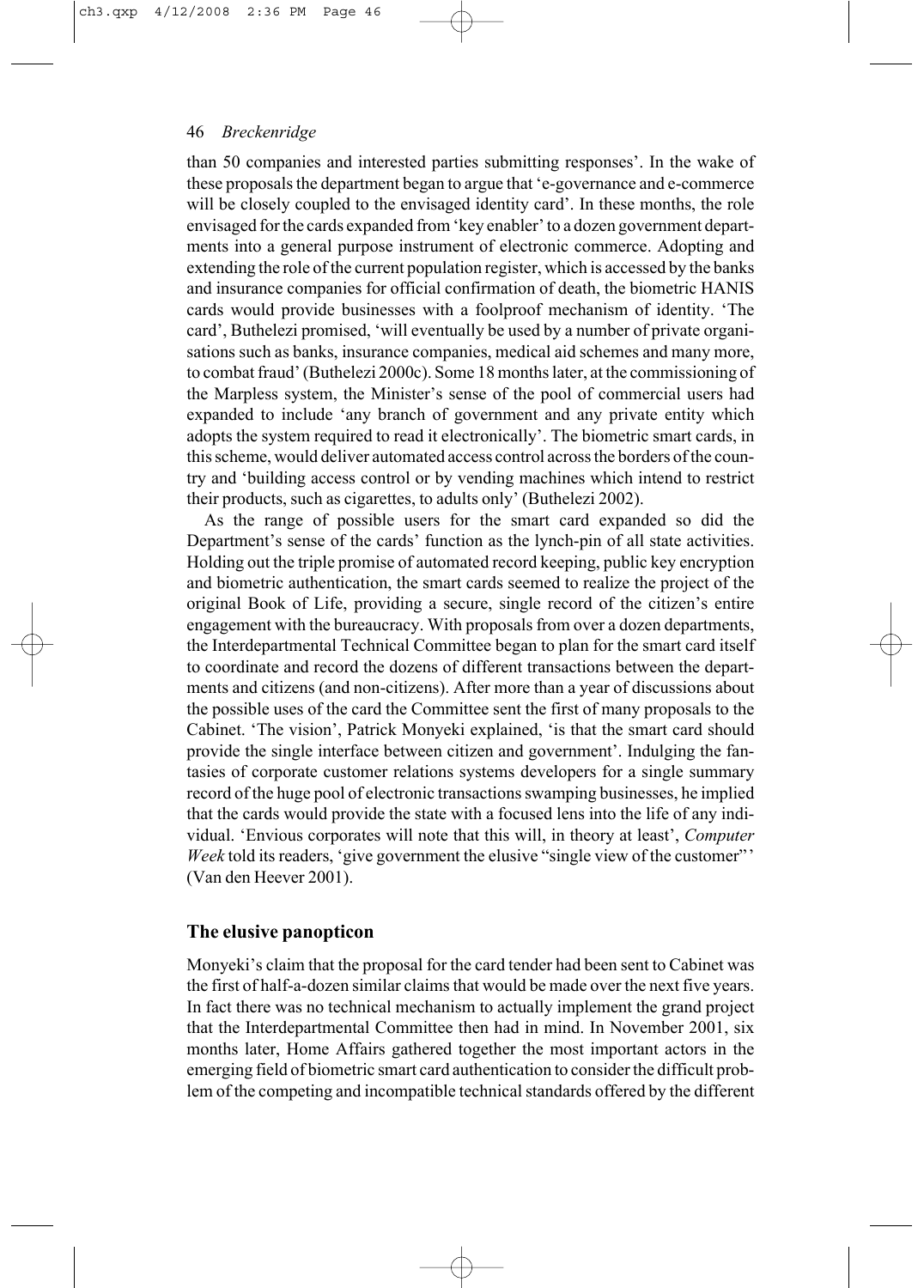biometrics companies. The problem was the same one that has bedevilled fingerprint classification and storage in general, and the construction of centralised registries in particular, since the turn of the twentieth century: no uncontested standard existed for smart card fingerprint identification, either in South Africa or internationally. 'Each respective manufacturer is offering his own preferred system as the ultimate solution', Gareth Warner warned, 'while the respective international committees push forward on the development of biometric standards which are still a long way off in terms of the development of comprehensive specifications' (Peachey-Warner 2003).

The situation presented a special problem in South Africa precisely because fingerprinting was so common. Drawing on the half-century of fingerprinting in the Central Reference Bureau, many other Departments had adopted fingerprinting as their preferred means of identification, and they had begun to purchase electronic solutions to automate the work of authentication and storage. At least five separate nationwide systems had been adopted by different government Departments in 2000: police, social welfare, drivers' licensing, and the courts and prisons had all already purchased massive biometric systems, each with millions of records, independently of Home Affairs. Some departments, like Social Welfare, had contracted different companies to undertake the work in each province. 'Currently five provinces use smart card technology coupled with fingerprint biometric technology to pay out state grants', Warner wrote at the time 'and there is no development of common standards across these provinces both in terms of smart cards and fingerprint biometrics' (Warner 2001: 13).

In some cases, this absence of standards created exactly the same problem as the early 20th century conflicts over modifications of the Henry system, but the new format also created new, even more intractable, difficulties. In the large scale AFIS systems, designers would create subsets of records that were obviously similar in order to avoid the necessity of undertaking matches across millions of records, using the arches, loops and whorls of Francis Galton's original classification (Warner 2001). Differences over the rules for the implementation of these clusters of records could build exactly the same classification incompatibilities into electronic systems as existed in locally customized manual registries.

A more serious problem has its roots in the huge difference between the electronic storage required to retain the original fingerprint and its mathematical template. The advocates of smart cards often play up their computational powers in deeply exaggerated terms; in fact the cards have very limited capacity. These physical limits on the storage available on the cards are aggravated by the budget constraints of large scale identification projects: the cards used in national identity cards tend to be the cheapest and smallest. When the HANIS project adopted the smart card format they were planning on 8 kilobytes (Kb), or at the most 16 Kb of memory. The significance of these physical memory limits becomes obvious in the context of the storage requirements of a normal fingerprint image. The compressed image of an individual fingerprint requires some 20 Kb of electronic memory, which means that even the largest and most expensive smart cards can accommodate only one or two complete fingerprint images. Even the oldest cards have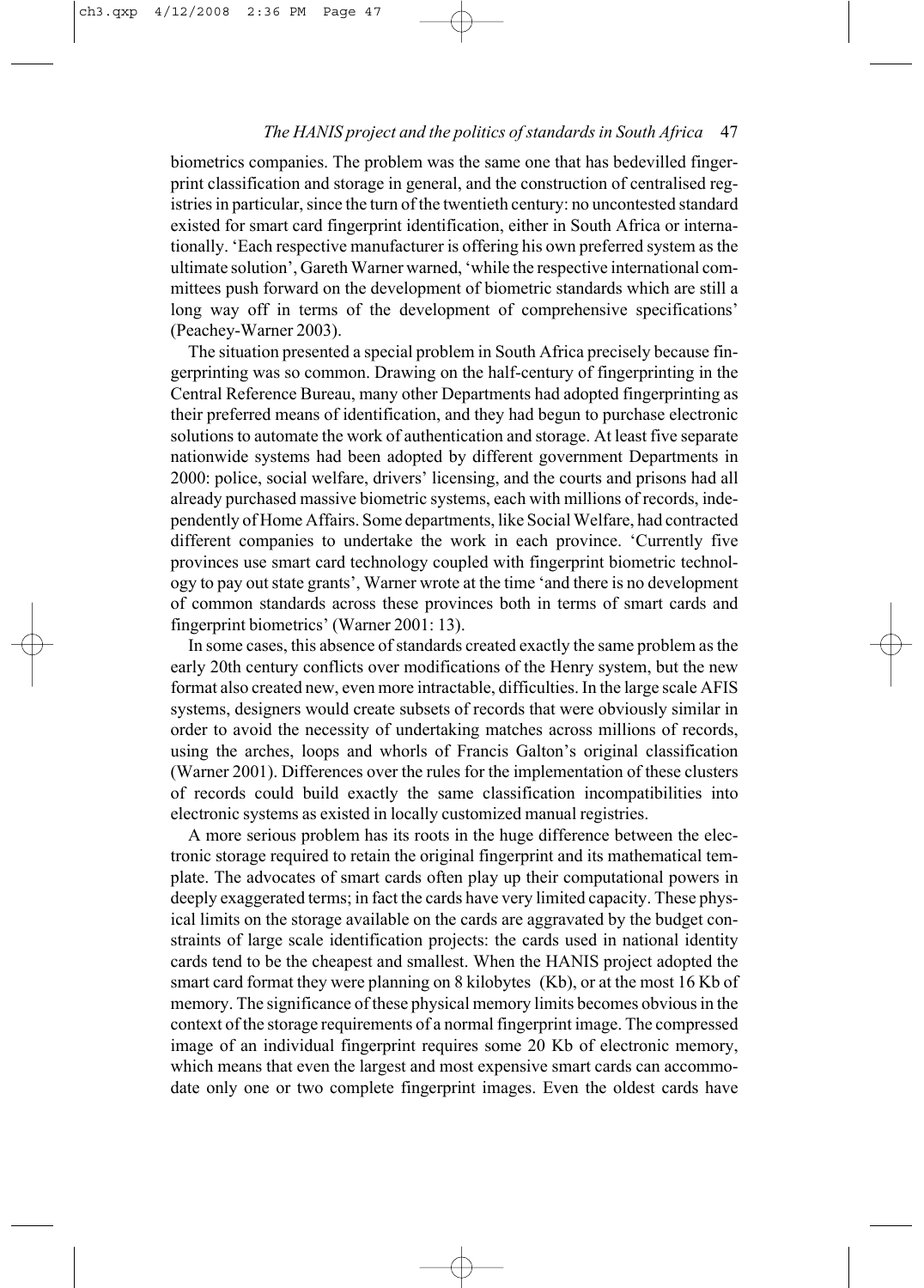enough space to store copies of the mathematical representation of a fingerprint, called a minutiae template like Galton's original fingerprint classifications, these templates express the geometrical relationships between a limited number of details (or minutiae) from the dense patterns of individual fingerprint lines – the location and the direction of ridge endings, splits, loops (Information Technology Laboratory, NIST 2000). These are recorded numerically and combined in a carefully ordered sequence in to a single large number, which despite its complexity, takes up less than 250 bytes of memory – the mathematical template uses just 1 per cent of the memory used to store the image.

The immediate result is that all of the dominant manufacturers of biometric identification systems store only the templates on their cards. Each of these companies uses its own proprietary system of minutiae for encoding and interpreting the template on the card (Peachey-Warner 2003). This is potentially very problematic because, until recently, the different commercial systems could not interpret each other's templates, nor can the original print be reconstructed from the mathematical template. But it is catastrophic where, as is definitely the case with some of the social welfare grants systems developed by Aplitec, the original image is not retained at the database end. These problems of classification are not specific to South Africa; the same problems have also affected the US military in Iraq, another site of ubiquitous fingerprint registration (Gerth 2004).

Digital technology also introduces another problem that had not much troubled manual fingerprinting. 'Manufacturers of fingerprint scanners currently cannot deliver convincing evidence that they can make a distinction between a real, living finger and a dummy constructed of silicone rubber or any other material', Warner reported. For those companies planning to use and sell unattended biometric readers, a reliable mechanism to test for what he called 'liveness', was evidently a matter of some urgency.

The Biometric Standards workshop that Billy Masetlha hosted in November 2001 was called to address this 'grave challenge to government'. Home Affairs brought the main state contractors in South Africa – NEC, Sagem, Siemens and Oberthur card systems – together to plan the development of a local standard for the exchange of fingerprint templates between smart cards. Aside from the now glaring problems of incompatible proprietary systems, the Department returned to the idea that a properly designed smart card system could revolutionize both state and commercial transactions. The development of the local standard would make possible 'electronic interchange of biometric identifiers between government jurisdictions and commercial service providers requiring positive and secure methods of person identification of individuals'. The workshop came to rapid agreement on the specification of the image size and quality, but then quickly became mired in the conflicting systems of minutiae that each company used to generate the key produced from that image. The last resolution of the workshop set up a special committee under the control of the South African Bureau of Standards and the Council for Scientific and Industrial Research to work on a 'national biometric standard' compatible with the emerging international standard. 'Gone are the days when you can run to a province and sell each one a different product that does not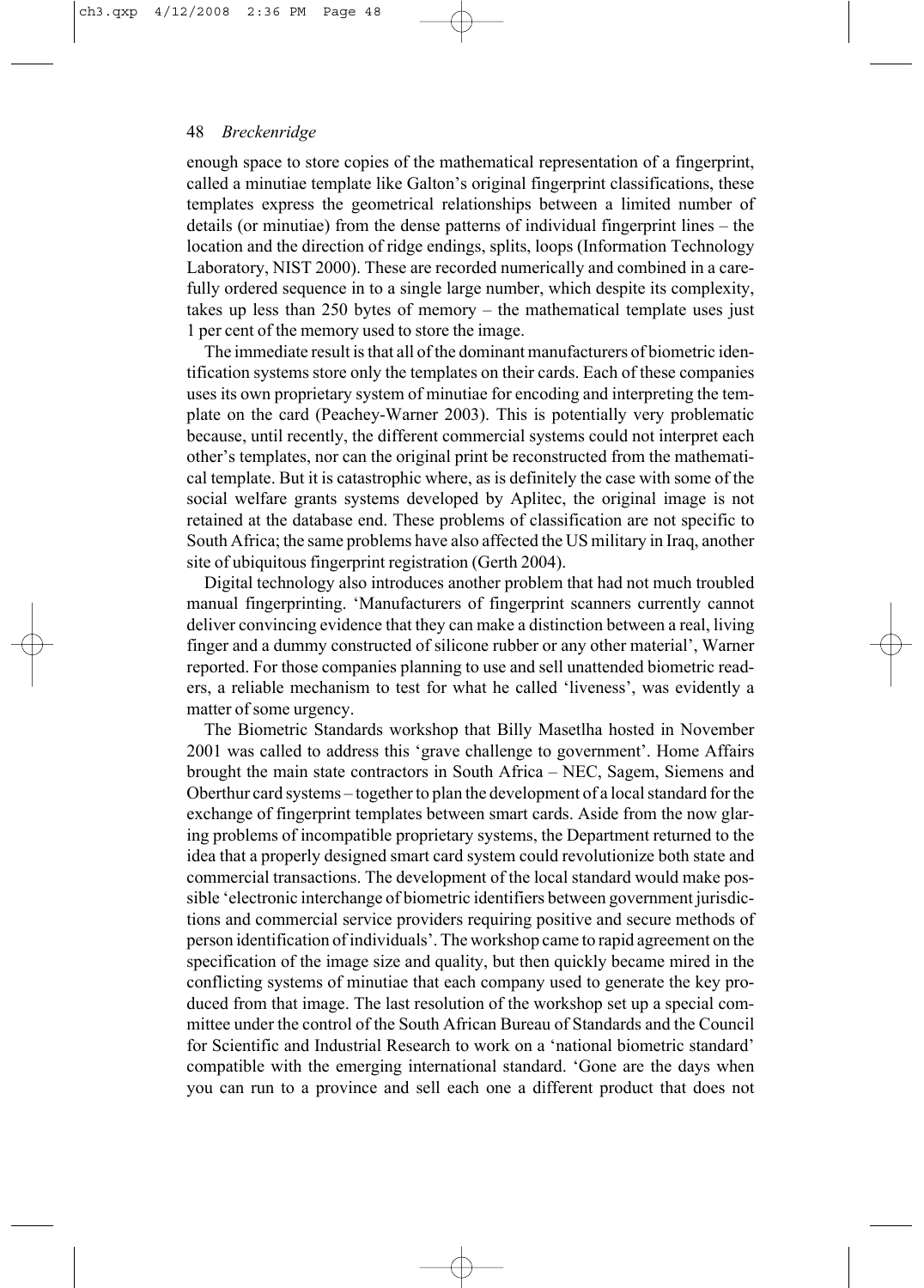conform to a national standard', Patrick Monyeki warned the contractors (Dudley and Otter 2001).

Over the course of the next 18 months, two major agreements seemed to put in place the standards that were required to make HANIS work as the lynch-pin of a revolutionized networked society. Under Warner's influence, the different manufacturers, and their government clients, agreed to a standard fingerprint image format and they drafted a local standard for the sequencing of biometric data on the cards, called ARP 054, closely modeled on the standard then being developed in the USA by the National Institute of Standards and Technology. Home Affairs announced that this new local standard would be 'modified in the near future' to 'include an ameliorated definition of minutiae points and location' (South African Department of Home Affairs 2003).

Five years later a practical standard for biometric devices was still not available. Each of the major companies involved in the field of fingerprinting in South Africa retained its own system of minutiae for producing the numerical template. 'We could never come down to a biometric standard', Gareth Warner noted in 2007, 'each of the companies still uses a proprietary system' (Warner 2007b). Under pressure from the new US Homeland Security laws, international standards making bodies worked energetically in the years after 2003 to create templates that would allow the different commercial systems to exchange information reliably, but these new methods are still not 'defined well enough to allow for practical interoperability' (Warner 2007b). The HANIS project's dilemma derived from the fact that it could not, given the pervasiveness of biometrics in South Africa, adopt a singlesupplier, fully proprietary system, like those being developed by Sagem around the world, and it preceded, probably by decades, the emergence of a practical interoperable standard for biometric devices.

The companies involved in the provision of biometric identity cards, particularly Sagem Morpho who claims to have captured '1.5 billion fingerprints worldwide', have very good reasons to resist the development of an effective open standard (Hi-Tech Security Solutions 2004). The most obvious of these is that they earn a licence fee for the proprietary template for every card issued over the lifetime of the identification system; revenue that will very likely last for a generation. In addition to those fees, the nationwide adoption of a single, proprietary minutiae template would mean, as Monyeki and Warner warned in 2001, that the state is forced to pay for hardware from the supplier who owns the license for the lifetime of the cards. In South Africa, and internationally, Sagem occupies a formidable position in the economy of identification, and it is vigorously supported by the diplomatic resources of the French government. The company's contract for the AFIS system used by Interpol gave them an inside track on the tender for the South African Police Services Criminal Records Centre. Sagem also sell the mobile Morphotouch machines that are widely used by the police and the private social welfare grant delivery companies to search for fingerprint matches. When the HANIS contractors built a smart card production facility, they duly chose Sagem equipment and templates. But this system was never used to produce cards, because of Home Affairs' desire to coordinate the HANIS system with the other existing biometric systems using an open standard.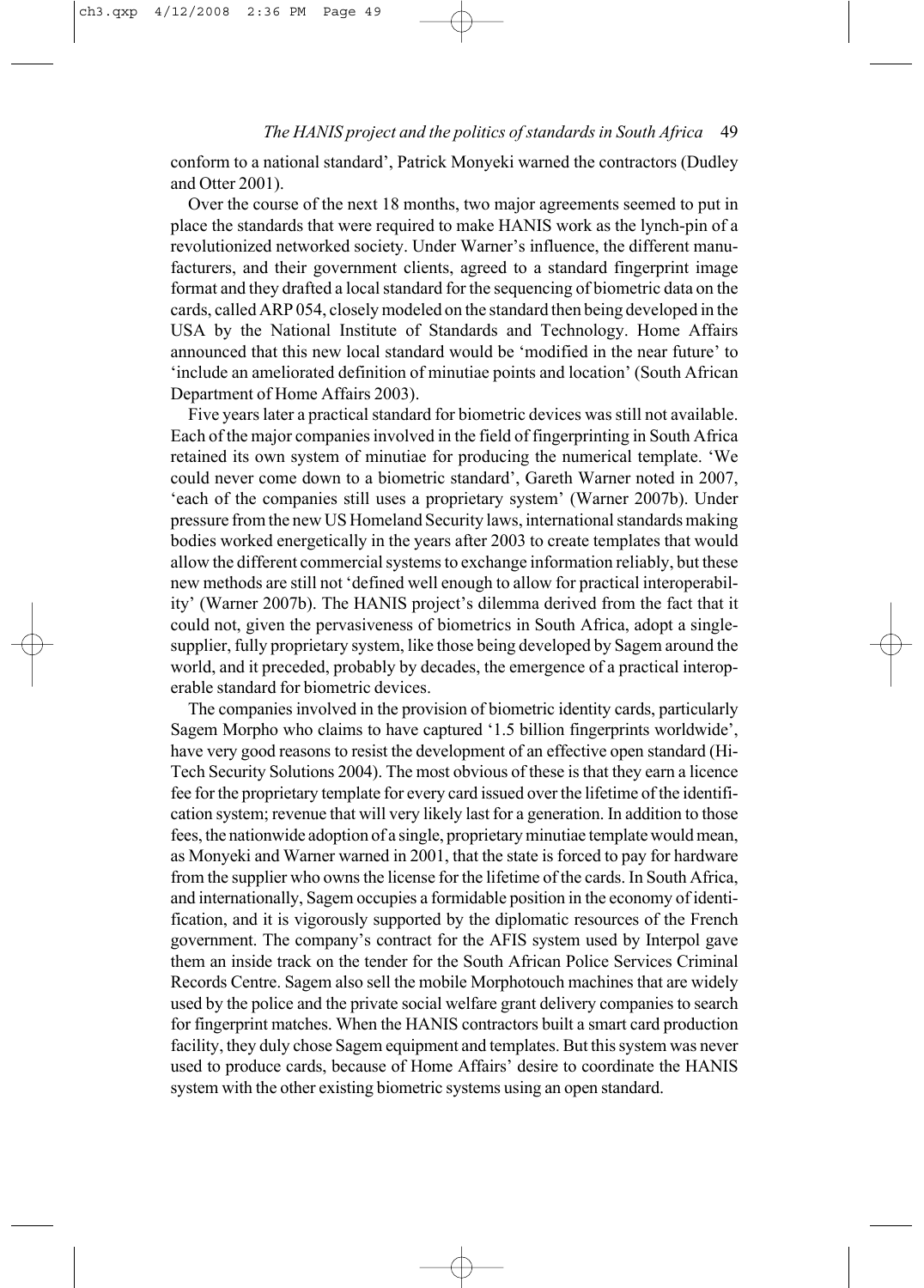Under pressure from the US government, the most powerful international standards-making bodies worked busily after 2001 to compose an interoperable standard, but the results of these efforts were complex, and they came, in any case, much too late for HANIS (International Committee for Information Technology Standards 2003). The political and financial energy behind this movement towards an open standard for fingerprint minutiae was unmistakable: all of the documents cite US Department of Defense, Patriot Act or Presidential Homeland Security directives citing the same concerns for interoperability that had troubled the South Africans in 2001. Two issues loomed large in these workshops: the first was avoiding vendor lock-in, or technological dependence on a proprietary standard, and the second was the digital panopticon or interoperability, the goal to make all biometric devices interact with each other. Under this pressure the major biometrics contractors had agreed by March 2004 on a basic open standard for biometric minutiae, INCITS 378.

The tests that the US government commissioned of the open standard in 2005 have some startling implications for the project of an interoperable biometric identification system (National Institute of Standards and Technology 2006). These investigations were undertaken on millions of fingerprints taken from the largest digitized collections in the USA, which means that they do not address the first difficulty of fingerprints that resist templating altogether. The massive tests showed that the use of the INCITS standard in place of the three most accurate, proprietary systems (produced by the dominant companies NEC, Cogent and Sagem) doubled the rate of incorrect rejection (False Non-Matching), and produced a ten-fold increase in the much less likely errors of mistaken identification (False Matching). If, in other words, the open standard was used on the most accurate matching systems to test the identity of 1,000 people it would falsely reject twice as many people as the proprietary system (20 instead of 10). It would, also, incorrectly identify one or two people out of every 1,000 where the proprietary systems would be unlikely to do that in a population of 10,000.

The obvious remedy for the increased rate of error produced by the open standard was to move away from a single biometric measurement to multiple indicators. This, in turn, raises a host of new incompatibilities for already existing biometric systems. Some of these have only recorded a single biometric, while others, like the Aplitec biometric smart cards, have selected the best fingerprint impressions on a case by case basis. The use of an open template on multiple fingerprints would first require agreement on the fingers being captured, with very onerous administrative implications for the already existing systems that do not meet this requirement.

The obvious question is this: did the HANIS project fail solely because it preceded the development of a viable system of biometric surveillance? Will subsequent schemes work more effectively? Certainly, the current drive to biometric convergence is intensive, with the political and economic pressure of powerful divisions of the US government leading the most important technology corporations towards an open standard, and it is extensive, with institutions in Europe and the USA working in an independent but coordinated project. But the movement to an interoperable standard, and with it the project of the biometric panopticon, is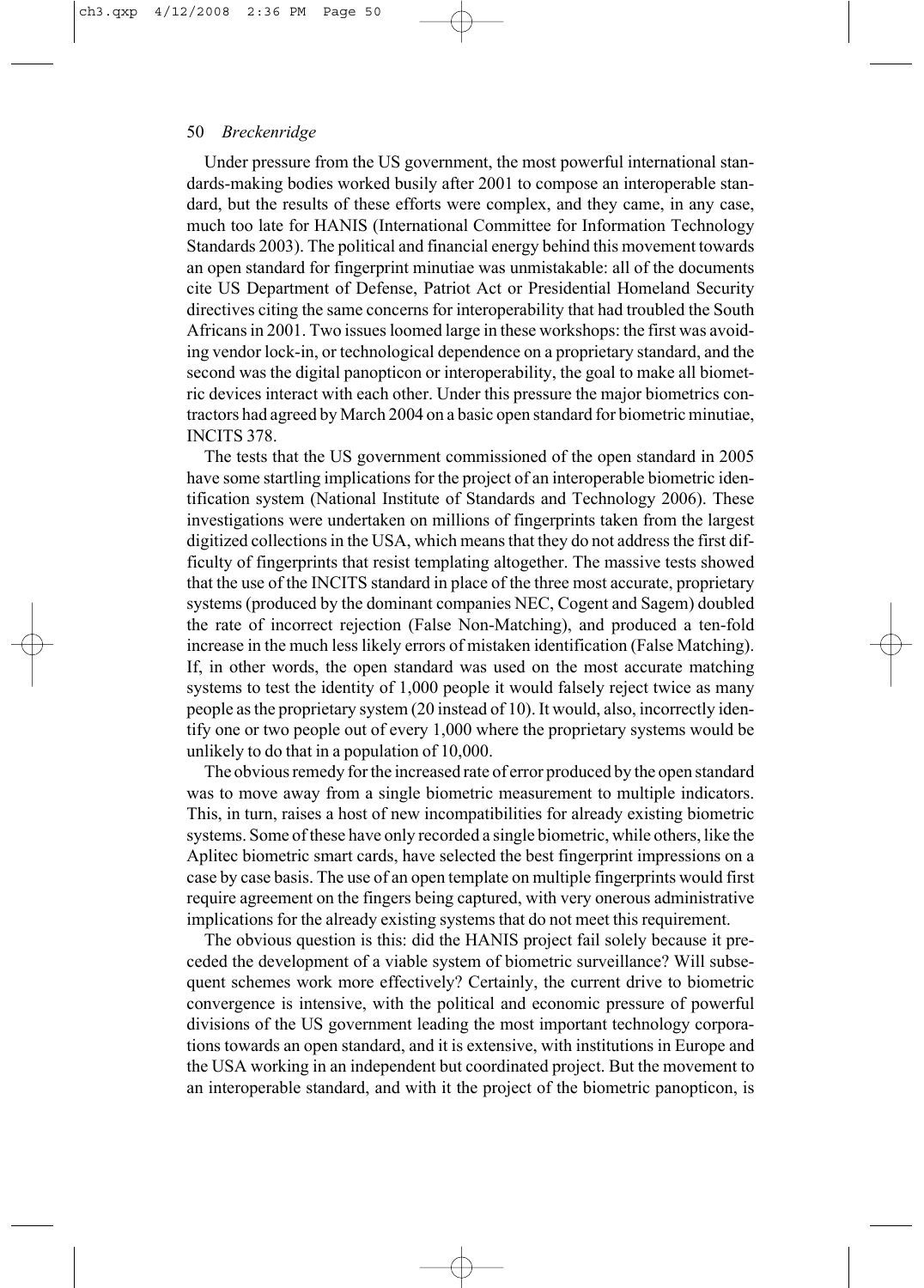also strongly contradicted by the technological and administrative consequences of an open system. For the largest companies (especially Sagem Morpho) the goal of locking national identification systems into a proprietary system remains a very attractive and viable project. The most likely outcome, in the context of very vigorous lobbying, is that the proprietary systems will prosper, interacting with the open standard in a fashion that remains subject to significant rates of error.

#### **Banking on standards**

The difficulties that the HANIS developers faced in securing an interoperable standard for fingerprints were mirrored in another key aspect of the biometric panopticon: the development of a smart card standard for the banking system. From early in 2000, Home Affairs worked with representatives from the banking industry to map out the electronic payment systems that would be required for the HANIS smart card to meet the requirements of the Europay–Mastercard–Visa standard for the banking infrastructure. In June of that year, all of the major South African banks agreed to implement the EMV standard for payment systems, which was, at that stage, nearly a decade old. In these discussions the banks appeared to be working to a deadline of January 2005 for the introduction of a nationwide system of ATMs and point of sale machines capable of reading the smart cards (South African Department of Home Affairs 2003).

The commercial banks proved much slower than anyone had predicted in adopting the EMV smart card standard. By the middle of 2007, more than two years after the agreed deadline, most of the banks were still using the magnetic stripe technology, and they had scarcely begun the massively expensive project of replacing existing teller and point of sale machines. While the banks proposal, in 2003, for their own smart card based 'Account for Life' (Duminy 2003) seemed to run across the bows of the HANIS project, the real difficulty was that the functionality proposed for the HANIS card presumed a much higher degree of synchronization between the banks, and a much more urgent timetable, than was actually the case (Engelbrecht 2006). 'The banks were brought into the picture', one of the project manager's observed, 'but there was never a time that we actually reached a compromise as to what the card should actually contain' (Informant 8 2007).

Added to the difficulty of herding the banking cats was the even more sensitive problem of adopting fingerprinting in private banking. South African banks have been flirting with the use of fingerprint authentication for as long as the HANIS project has been under development (Engelbrecht 2006; *The Guardian* 1999; *Electronic Payments International* 1996). The same problems of proprietary technical standards threaten the banks but the real issue is that the banks are very nervous about public outrage over the adoption of fingerprint authentication. Without a statutory requirement that customers provide biometric authentication the banks were not likely to impose fingerprint checking on their customers, which meant that there was no immediate benefit for commercial fraud detection. By the beginning of 2007 the EMV standards-based electronic purse had been effectively abandoned as part of the HANIS project. When the Minister was asked if the Banks or the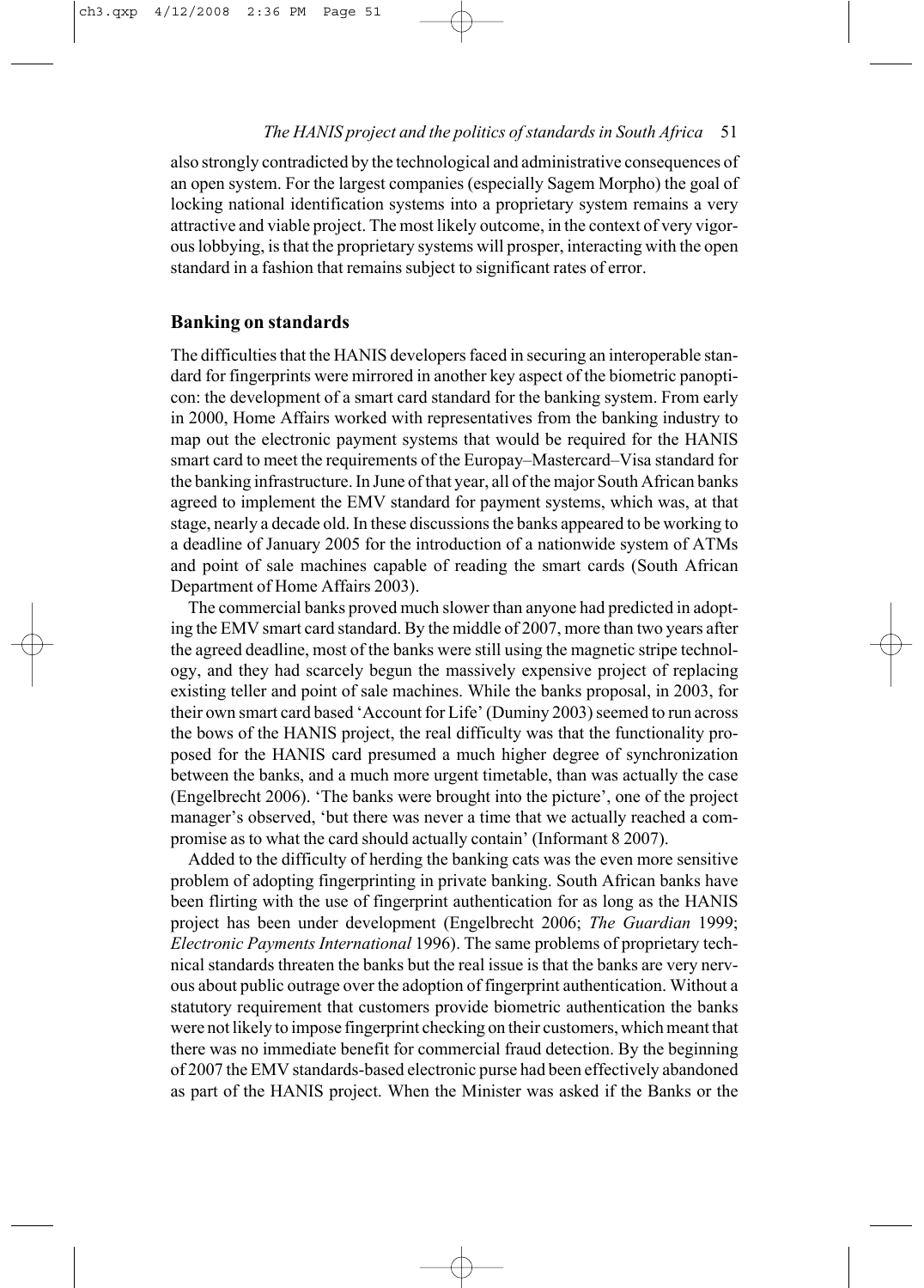Department had 'washed their hands of the smart card project', she pointedly responded that the 'Department had not' (Justice, Crime Prevention and Security (JCPS) Cluster briefing 2007).

Where the four major banks in South Africa have been very slow to adopt smart cards for individual financial transactions, the opposite has been true in the privatized field of social welfare payments. In these transactions, biometric authentication was ubiquitous as early as 1996, and by 2003 the field was dominated by a single company bearing its own patented smart card interchange standard and providing a massive network of point of sale devices across the continent. Aplitec, or Net1 UEPS to use its new Nasdaq trading name, is the brainchild of Serge Belamont, a Frenchman who developed the South African interbank ATM network in the late 1970s. His project is to build an anti-bank, a smart card-based financial system that makes almost no use of the existing banking network infrastructure, in order to deliver financial resources and products to the global poor. At the heart of this campaign, a deadly serious attempt to build a non-EMV financial empire, is the UEPS anti-standard for intercard data exchange. Aplitec shares this facility with no-one, not even their bureaucratic paymasters, as the cards themselves are the bearers of all the financial data required to track funds to individuals, merchants and the company (Net 1 UEPS Technologies, Inc 2006).

Since 1999, the company has grown spectacularly rapidly, attracting investments from the major banks and, more recently, a listing on the NASDAQ stock exchange. In the single year, 2004–2005, the stock price of Net1 rose 15-fold, reaching nearly US\$1.5 billion (Sergeant 2005). In 2000, Belamont was asked about the threat to his business from the HANIS smart card. 'Government will separate the payment application from the ID card', he replied, 'and leave the payment card to the financial industry' (Lloyd 2000). He has proven surprisingly prescient. Aplitec has a history of sailing very close to the wind of government, but those who have been involved in the HANIS project see nothing underhand in the company's dominance. 'Welfare eventually gave up on us as they said we would never issue a card and that they had to pay out pensions', one of the manager's explained, 'how right they were' (Informant 8 2007). By 2007, Aplitec Net1 had some 4 million bearers of its biometrically authenticated smart cards for the delivery of welfare grants, and more than 4,000 point of sale machines capable of transacting only with those cards. The company has effectively constructed its own proprietary banking infrastructure and welfare payment system, fulfilling the two trophy projects of the HANIS smart card without any of its interoperability.

#### **Conclusion**

This study of the HANIS project suggests that a biometric panopticon that will allow states to monitor the movements and behavior of their citizens across the different fields of social life – migration, social welfare, banking, policing – is not currently possible. Indeed it suggests that biometric systems that are strictly targeted at a single set of transactions – healthcare or migration – are much more likely to work in the short term than the interoperable systems that national security policy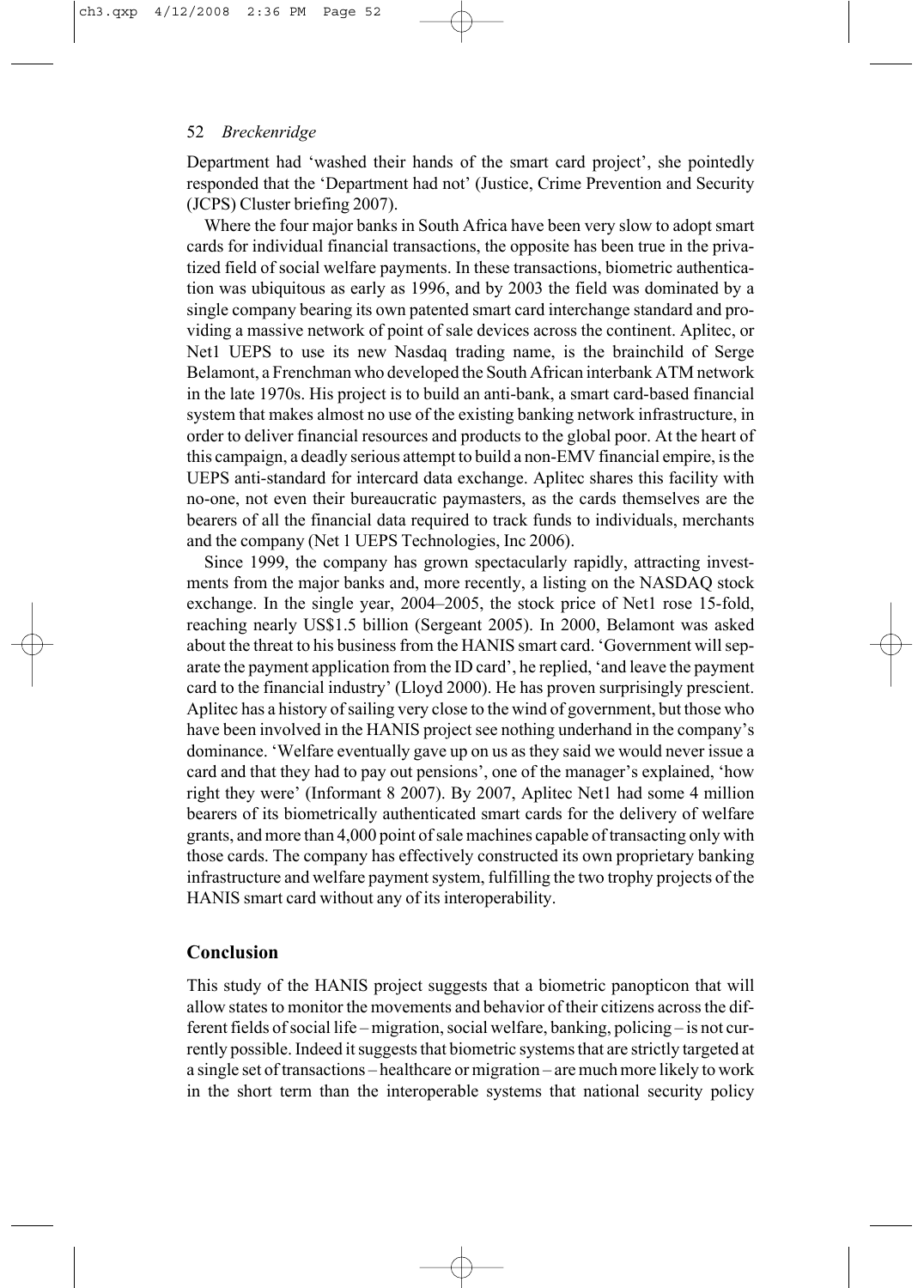advocates have in mind (see Etzioni 2000: 103–37). It also seems likely that national identification systems that are wholly owned by one of the largest firms, like Sagem, Cogent or NEC, are likely to be much easier to implement and more efficient than an open system. Yet there are also unmistakable signs that the implications of this kind of monopoly for control of the means of identification are unacceptable to policy makers in all of the wealthiest states (see Torpey, the introduction to this volume).

It is also clear that the individual national debates about the costs and benefits of biometric identification cards form part of an integrated transnational field. On this political terrain, the most powerful actors are the multinational firms and multilateral standards making bodies. This South African example demonstrates the difficulties of an isolated national effort to shape this debate. The politics of biometrics is driven by arguments about globally acceptable practice and precedent. In this debate the move to a set of open standards is ongoing, but the global firms have lobbying, diplomatic and financial resources that are not available to the advocates of open systems. If, as seems possible, the OECD countries now withdraw from the project of introducing biometric identity cards, that will leave the global identification economy in the hands of its current incumbents, in particular Sagem Morpho.

This study of HANIS shows that the errors of classification that have plagued large scale fingerprinting systems since the end of the nineteenth century do not disappear in the digital world. The advocates of biometric technologies stress the efficiencies and high levels of accuracy of computerized systems. But it is important, especially in the context of large scale and interoperable systems, to emphasize that biometric systems are in fact prone to error. These errors may be failures to enroll, or they may be matching errors. The errors will certainly increase if multiple systems and larger populations are subjected to a single biometric test. What is critical is that the citizens affected by these errors must be provided with a means for challenging these mistakes without the indignity of losing well established rights of due process.

In the attempt to answer the question: Is a biometric panopticon possible?  $- I$ have been drawn to Bowker and Starr's characterization of the development of 'technical standards as a site of political decisions and struggle' (Bowker and Starr 1999: 49). In this conflict, the interests of modern capitalist firms and state bureaucracies pull in both directions, but so does history. Actually existing biometric systems have inherited the interests and associations of at least six politically very different axes in the twentieth century: imperial labour controls, prisons and policing, national security, social welfare, banking and computing. These systems are not naturally compatible, and in some respects they conflict directly. In the HANIS case the conflict between a tool designed for national security and the demands of the banking and social welfare systems have proven, to date, irreconcilable. It is these conflicts that have played themselves out in intractable difficulties over technical standards. Over time, the conflicts may diminish, producing the kinds of open standards that will allow for interoperable digital surveillance, but that day is still a long way off.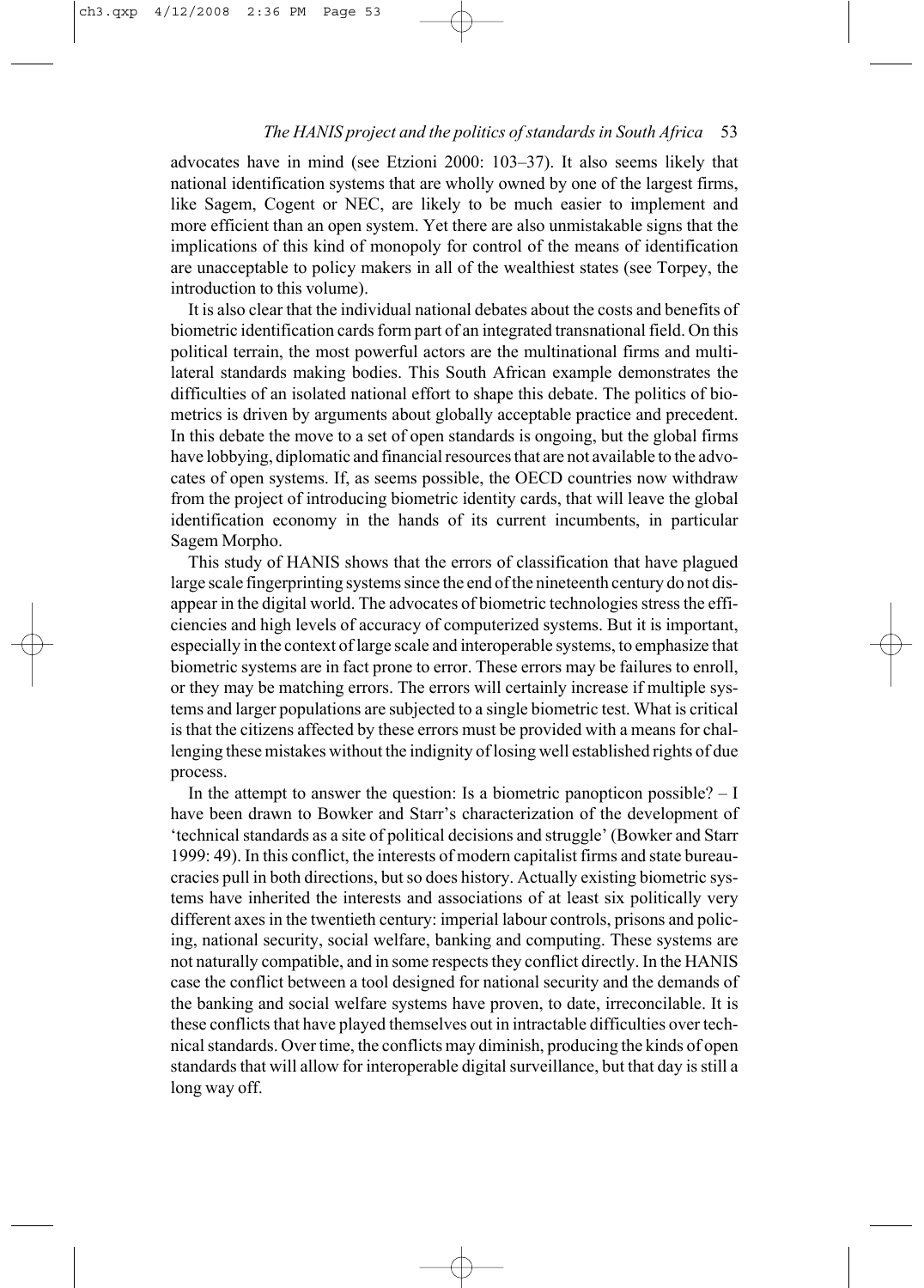#### **Bibliography**

Bond, P. (1996) 'Neoliberalism comes to South Africa', *The Multinational Monitor*, May.

Bowker, G. and Starr, S. (1999) *Sorting Things Out: Classification and its consequences*, Cambridge: MIT Press.

- Breckenridge, K. (2005a) 'The biometric state: the promise and peril of digital government in the New South Africa', *Journal of Southern African Studies* 31(2): 267–82.
- Breckenridge, K. (2005b) 'Verwoerd's bureau of proof: total information in the making of apartheid', *History Workshop Journal* 59(1): 83.
- Brits, E. (1990) 'Kwessie van ras en vingerafdrukke pla nog', *Die Burger* 15 June.
- Burchell, G., Gordon, C. and Foucault, M. (1991) *The Foucault Effect: Studies in Governmentality*, Chicago: University of Chicago Press.
- Buthelezi, M. (1997) *Min Buthelezi: Parliamentary Briefing Sept '97*, 10 September. Online. Available: http://www.info.gov.za/speeches/1997/0916HOME97.htm (accessed 11 April 2007).
- Buthelezi, M. (1998) *Budget Debate*, 14 May. Online. Available: http://www.info.gov.za/ speeches/1998/98908\_2459810879.htm (accessed 31 May 2007).
- Buthelezi, M. (2000a) *Home Affairs National Identification System: Project Launch*, 31 January. Online. Available: http://www.info.gov.za/speeches/2000/000301503p1001. htm (accessed 31 May 2007).
- Buthelezi, M. (2000b) *Parliamentary Media Briefing,* 10 February. Online. Available: http://www.info.gov.za/speeches/2000/0002111208p1001.htm (accessed 31 May 2007).
- Buthelezi, M. (2000c) *Parliamentary Media Briefing,* 21 September. Online. Available: http://www.info.gov.za/speeches/2000/0009221010a1003.htm (accessed 31 May 2007).
- Buthelezi, M. (2002) *HANIS Basic System Commissioning*, 18 February. Online. Available: http://www.info.gov.za/speeches/2002/0202191046a1001.htm (accessed 11 April 2007).
- Chertoff, M. (2007) 'Remarks by Secretary Michael Chertoff to the Johns Hopkins University Paul H. Nitze School of Advanced International Studies', *Department of Homeland Security*, 3 May. Online. Available: http://www.dhs.gov/xnews/speeches/ sp\_1178288606838.shtm (accessed 8 May 2007).
- Cock, J. and Nathan, L. (1989) *War and Society: The Militarisation of South Africa*, Cape Town: David Philip.
- Delaney, Jeff (1998a) 'Failed HANIS bidders in the dark', *Computing SA*. Online. Available: www.computingsa.co.za (accessed 11 April 2007).
- Delaney, Jeff (1998b) 'Hanis decision expected "shortly"'. Online. Available: http://www.ictworld.co.za/EditorialEdit.asp?Archive=1&EditorialID=2844 (accessed 21 April 2007).
- Dudley, G. and Otter, A. (2001) 'Standards critical to State biometric projects, says', *ITWeb*, 21 November. Online. Available: http://www.itweb.co.za (accessed 11 April 2007).
- Duminy, B. (2003). *Account for life a feasibility assessment prepared for Finmark Trust,* May. Online. Available: http://www.finmarktrust.org.za/documents/2003/MAY/AFL\_ Report.pdf (accessed 11 April 2007).
- Electronic Frontiers Australia (2006) *Australian Govt. Access Card Comparison with Other Countries,* 26 May. Online. Available: http://www.efa.org.au/ Issues/Privacy/ ac-intcomparison.html (accessed 24 April 2007).
- Electronic Payments International (1996) *South Africa: Biometrics set to revolutionise banking*, 25 September.
- Engelbrecht, L. (2006) 'Banking on biometrics', *ITWeb*, 17 November. Online. Available: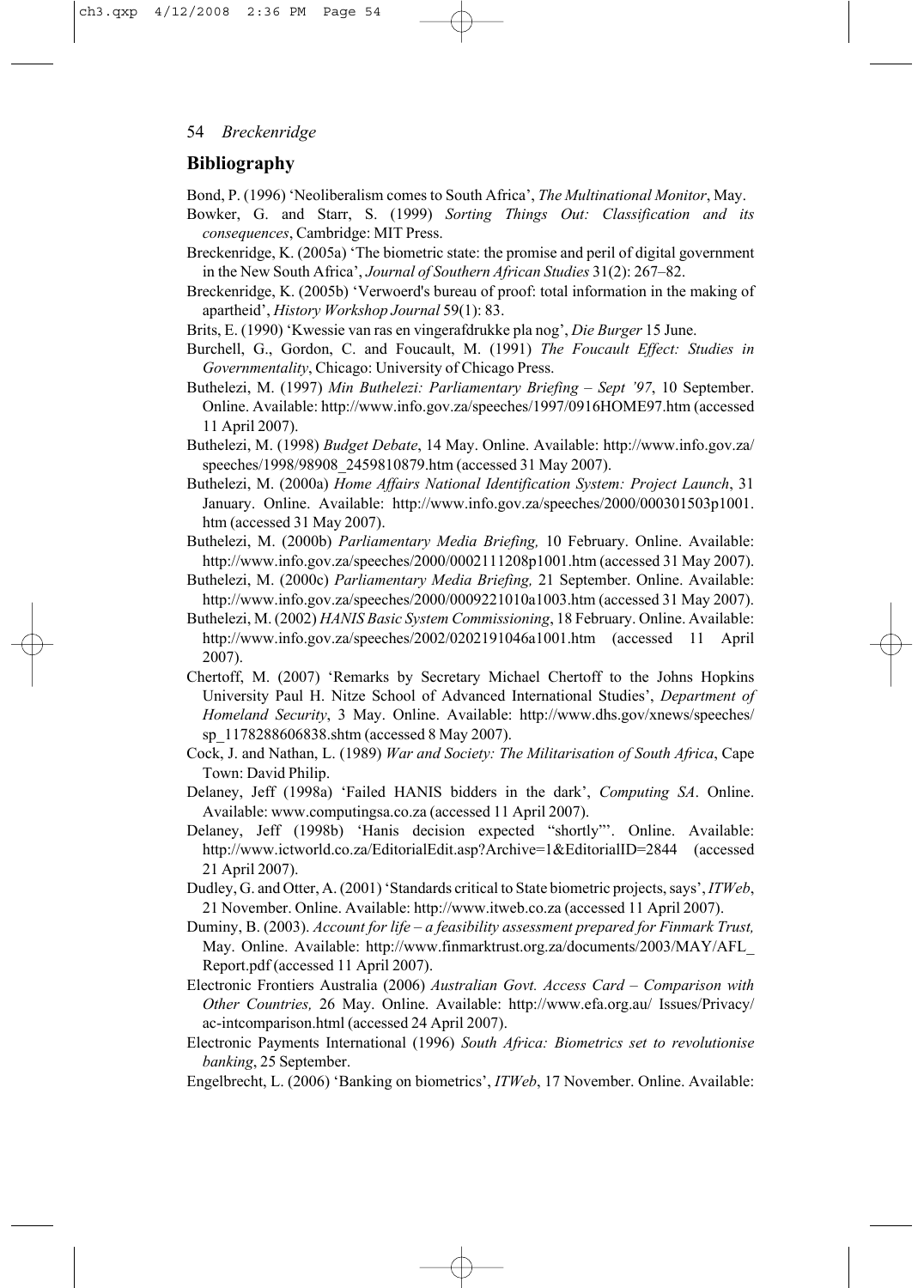http://www.itweb.co.za/sections/quickprint/print.asp?StoryID=168621 (accessed 11 April 2007).

Etzioni, A. (2000) *The Limits of Privacy,* New York: Basic Books.

Gerth, J. (2004) 'Fingerprinting glitches are said to hurt antiterror effort', *New York Times*, 27 October.

*The Guardian* (1999) 'The eyes have it', 20 May.

*Hi-Tech Security Solutions*(2004) *Ideco Technologies – perfection in biometric technology,* October. Online. Available: http://securitysa.com/regular.aspx? pklRegularId=1860 (accessed 15 August 2007).

*Informant 8* (2007) HANIS Project Employee.

- International Committee for Information Technology Standards (2003) *Smart Card Biometric Interoperability Study Report*. INCITS Secretariat, Information Technology Industry Council, Washington DC: International Committee for Information Technology Standards. Online. Available: http://www.ncits.org/tc\_home/m1htm/docs/m1030398.pdf (accessed 14 August 2007).
- Information Technology Laboratory, NIST (2000) *Fingerprint Comparison Flash File,* February. Online. Available: http://www.itl.nist.gov/iad/894.03/fing/ fngcmps.html (accessed 13 August 2007).
- Justice, Crime Prevention and Security (JCPS) Cluster briefing. (2007) 16 February. Online. Available: http://www.pmg.org.za/briefings/briefings.php? id=319 (accessed 30 May 2007).

Lloyd, T. (2000) 'Strange bedfellows, but they make a smart pair', *Financial Mail* 14 July.

National Institute of Standards and Technology (2006) Minutiae Interoperability Exchange Test 2004. Online. Available: http://fingerprint.nist.gov/minex04/ (accessed 7 August 2007).

NEC Corporation (2006) 'NEC UK shows how global biometric solutions could enhance UK Border Control', 18 October. Online. Available: http://www.prnewswire.co.uk/cgi/ news/release?id=181837 (accessed 27 May 2007).

Lunsche, S. (1997) 'Arm wrestling to take the nation's fingerprints', *Sunday Times* 1 June.

- Lunsche, S. (1998) 'IT companies scramble for lucrative ID tender', *Sunday Times* 15 February.
- Marais, H. (2001) *South Africa Limits to Change: the Political Economy of Transition*, London: Zed Books.
- Net 1 UEPS Technologies, Inc (2006) Net1 UEPS Technologies, Inc Annual Report, 30 June.
- O'Meara, D. (1996) *Forty lost years: the apartheid state and the politics of the National Party, 1948–1994.* Johannesburg: Ravan Press.
- Peachey-Warner, G. (2003) 'Biometric standardisation: HANIS smart ID card project and ARP 054 standard', *Elekron Journal – South African Institute of Electrical Engineers*  $20(4)$ : 55–6.
- The Reconstruction and Development Programme (1994) Online. Available: http://www.anc.org.za/rdp/rdpall.html (accessed 25 May 2007).
- Sengoopta, C. (2003) *Imprint of the Raj: How Fingerprinting was Born in Colonial India*, London: Macmillan.
- Sergeant, B. (2005) 'Moneyweb Historical news: Daily news South Africa's \$1.5-bn champion', *Moneyweb*, 5 August. Online. Available: http://www.moneyweb.co.za/mw/ view/mw/en/page62053?oid=39903&sn=Daily%20news%20Detail (accessed 12 April 2007).